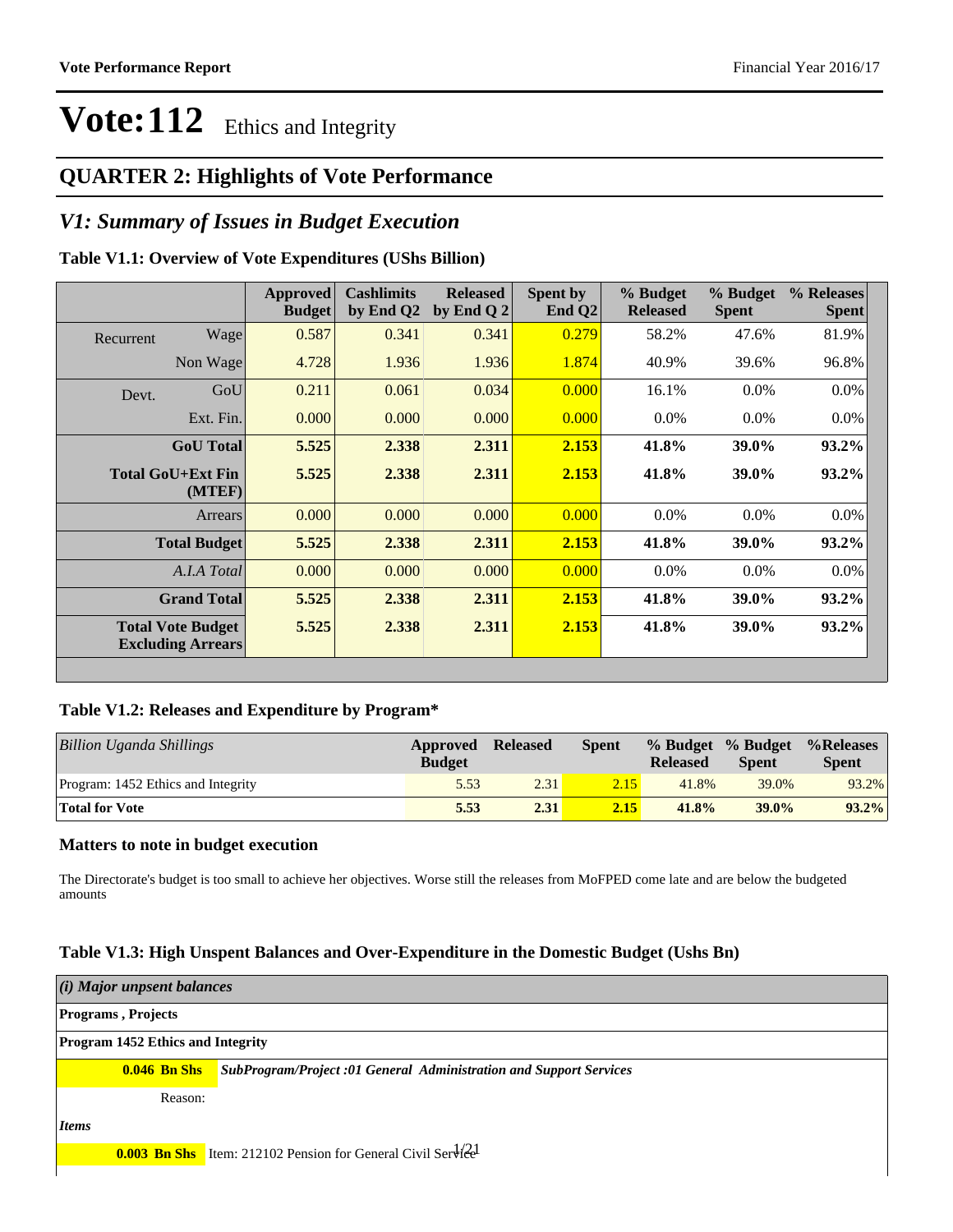## **QUARTER 2: Highlights of Vote Performance**

|              |                     | Reason: Release was more than quarterly requirement                                         |
|--------------|---------------------|---------------------------------------------------------------------------------------------|
|              |                     | <b>0.001 Bn Shs</b> Item: 213002 Incapacity, death benefits and funeral expenses            |
|              |                     | Reason: Expenditure is based on need and we only spent to the extent of the needs           |
|              |                     | <b>0.005 Bn Shs</b> Item: 221001 Advertising and Public Relations                           |
|              |                     | Reason: Delayed procurement process                                                         |
|              |                     | <b>0.008 Bn Shs</b> Item: 221003 Staff Training                                             |
|              |                     | Reason: Service provider Bank details were not supplied in time for funds to be spent.      |
|              |                     | <b>0.015 Bn Shs</b> Item: 221011 Printing, Stationery, Photocopying and Binding             |
|              |                     | Reason: Delayed approval of suppliers on the e-registration delayed processing of payments. |
|              |                     | <b>0.001 Bn Shs</b> Item: 221012 Small Office Equipment                                     |
|              |                     | Reason: Release was more than quarterly requirement                                         |
|              |                     | <b>0.006 Bn Shs</b> Item: 221020 IPPS Recurrent Costs                                       |
|              |                     | Reason: Timely utilization of funs was delayed by the procurement process that took long.   |
|              |                     | <b>0.002 Bn Shs</b> Item: 222001 Telecommunications                                         |
|              |                     | Reason: Payment was made but it bounced due to system error                                 |
|              |                     | <b>0.001 Bn Shs</b> Item: 224003 Classified Expenditure                                     |
|              | Reason:             |                                                                                             |
|              |                     | <b>0.002 Bn Shs</b> Item: 228002 Maintenance - Vehicles                                     |
|              |                     | Reason: Delayed procurement process                                                         |
|              | $0.003$ Bn Shs      | <b>SubProgram/Project :02 Ethics</b>                                                        |
|              | Reason:             |                                                                                             |
| <b>Items</b> |                     |                                                                                             |
|              |                     |                                                                                             |
|              |                     | <b>0.003 Bn Shs</b> Item: 228002 Maintenance - Vehicles                                     |
|              | $0.014$ Bn Shs      | Reason: Delayed procurement Process                                                         |
|              |                     | SubProgram/Project:03 Law, Policy Formulation and Dissemination                             |
|              | Reason:             |                                                                                             |
| <i>Items</i> |                     |                                                                                             |
|              |                     | <b>0.013 Bn Shs</b> Item: 221011 Printing, Stationery, Photocopying and Binding             |
|              |                     | Reason: Delayed approval of suppliers on the e-registration delayed processing of payments. |
|              |                     | <b>0.001 Bn Shs</b> Item: 227002 Travel abroad                                              |
|              | Reason:             |                                                                                             |
|              | <b>0.000 Bn Shs</b> | SubProgram/Project :04 Internal Audit Department                                            |
|              | Reason:             |                                                                                             |
|              |                     |                                                                                             |
| <i>Items</i> |                     |                                                                                             |
|              |                     |                                                                                             |
|              | <b>0.034 Bn Shs</b> | SubProgram/Project :1226 Support to Directorate of Ethics and Integrity                     |
|              | Reason:             |                                                                                             |
|              |                     |                                                                                             |
| <i>Items</i> |                     |                                                                                             |
|              | <b>0.008 Bn Shs</b> | Item: 312201 Transport Equipment                                                            |
|              | Reason:             | 2/21                                                                                        |
|              |                     |                                                                                             |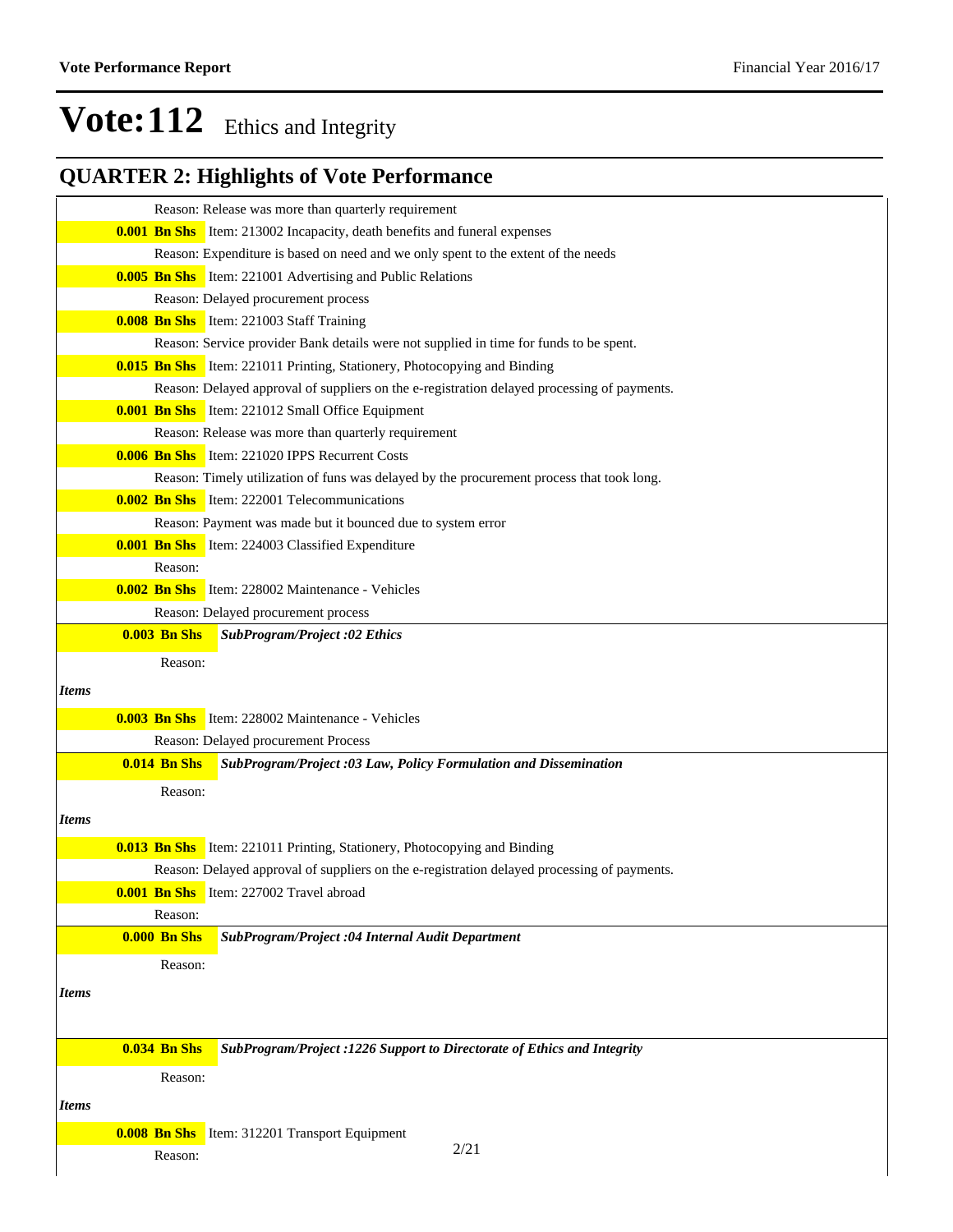## **QUARTER 2: Highlights of Vote Performance**

**0.026 Bn Shs** Item: 312202 Machinery and Equipment

Reason: Money released so far is insufficient to initiate a procurement for the 2 Saloon cars

*(ii) Expenditures in excess of the original approved budget*

## *V2: Performance Highlights*

### **Table V2.1: Key Vote Output Indicators and Expenditures\***

| Vote, Vote Function<br><b>Key Output</b>                                                               | <b>Approved Budget and</b><br><b>Planned outputs</b>                                       | <b>Cumulative Expenditure</b><br>and Performance                                                                                                                                    | <b>Status and Reasons for</b><br>any Variation from Plans |                         |       |
|--------------------------------------------------------------------------------------------------------|--------------------------------------------------------------------------------------------|-------------------------------------------------------------------------------------------------------------------------------------------------------------------------------------|-----------------------------------------------------------|-------------------------|-------|
| Programme: 1452 Ethics and Integrity                                                                   |                                                                                            |                                                                                                                                                                                     |                                                           |                         |       |
| Output: 145202 Public education and awareness                                                          |                                                                                            |                                                                                                                                                                                     |                                                           |                         |       |
| Description of Performance:                                                                            | established and their capacity<br>enhanced                                                 | District integrity promotion forums Four capacity building workshops<br>for District Integrity Promotion<br>Forum (DIPF) were held. Both<br>men and women attended the<br>workshop. |                                                           | No variation            |       |
| Performance Indicators:                                                                                |                                                                                            |                                                                                                                                                                                     |                                                           |                         |       |
| Number of MDALGs in which 40<br>National Ethical Value policy<br>disseminated and sensitized           |                                                                                            | 20                                                                                                                                                                                  |                                                           |                         |       |
| Number of MDALGs which district 6<br><b>Integrity Promotion For capacity</b><br>building was conducted |                                                                                            | 3                                                                                                                                                                                   |                                                           |                         |       |
| Number of Schools sensitized on 100<br>national Ethical Values                                         |                                                                                            | 30                                                                                                                                                                                  |                                                           |                         |       |
| Output Cost: UShs Bn:                                                                                  |                                                                                            | 1.175 UShs Bn:                                                                                                                                                                      |                                                           | 0.497 % Budget Spent:   | 42.3% |
| Output: 145204 National Anti Corruption Strategy Coordinated                                           |                                                                                            |                                                                                                                                                                                     |                                                           |                         |       |
| Description of Performance:                                                                            | Implementation of National Anti<br>Corruption Strategy (NACS)<br>monitored in 40 districts | Twenty districts monitored on the No variation<br>implementation of the National<br>Anti-corruption Strategies.                                                                     |                                                           |                         |       |
| Performance Indicators:                                                                                |                                                                                            |                                                                                                                                                                                     |                                                           |                         |       |
| Number of Functional Inter Agency 4<br>Forum working groups                                            |                                                                                            | $\overline{c}$                                                                                                                                                                      |                                                           |                         |       |
| Number of MDALGs and 40<br>stakeholders which National Anti-<br>Corruption Strategy is sensitized      |                                                                                            | 20                                                                                                                                                                                  |                                                           |                         |       |
| Number of stakeholders 40<br>implementing National Anti-<br><b>Corruption Strategy</b>                 |                                                                                            | 20                                                                                                                                                                                  |                                                           |                         |       |
| Output Cost: UShs Bn:                                                                                  |                                                                                            | 0.430 UShs Bn:                                                                                                                                                                      |                                                           | 0.207 % Budget Spent:   | 48.1% |
| <b>Program Cost:</b>                                                                                   | UShs Bn:                                                                                   | 5.525 UShs Bn:                                                                                                                                                                      |                                                           | $0.704$ % Budget Spent: | 12.7% |
| <b>Total Cost for Vote:</b>                                                                            | UShs Bn:                                                                                   | 5.525 UShs Bn:                                                                                                                                                                      |                                                           | 0.704 % Budget Spent:   | 12.7% |

### **Performance highlights for the Quarter**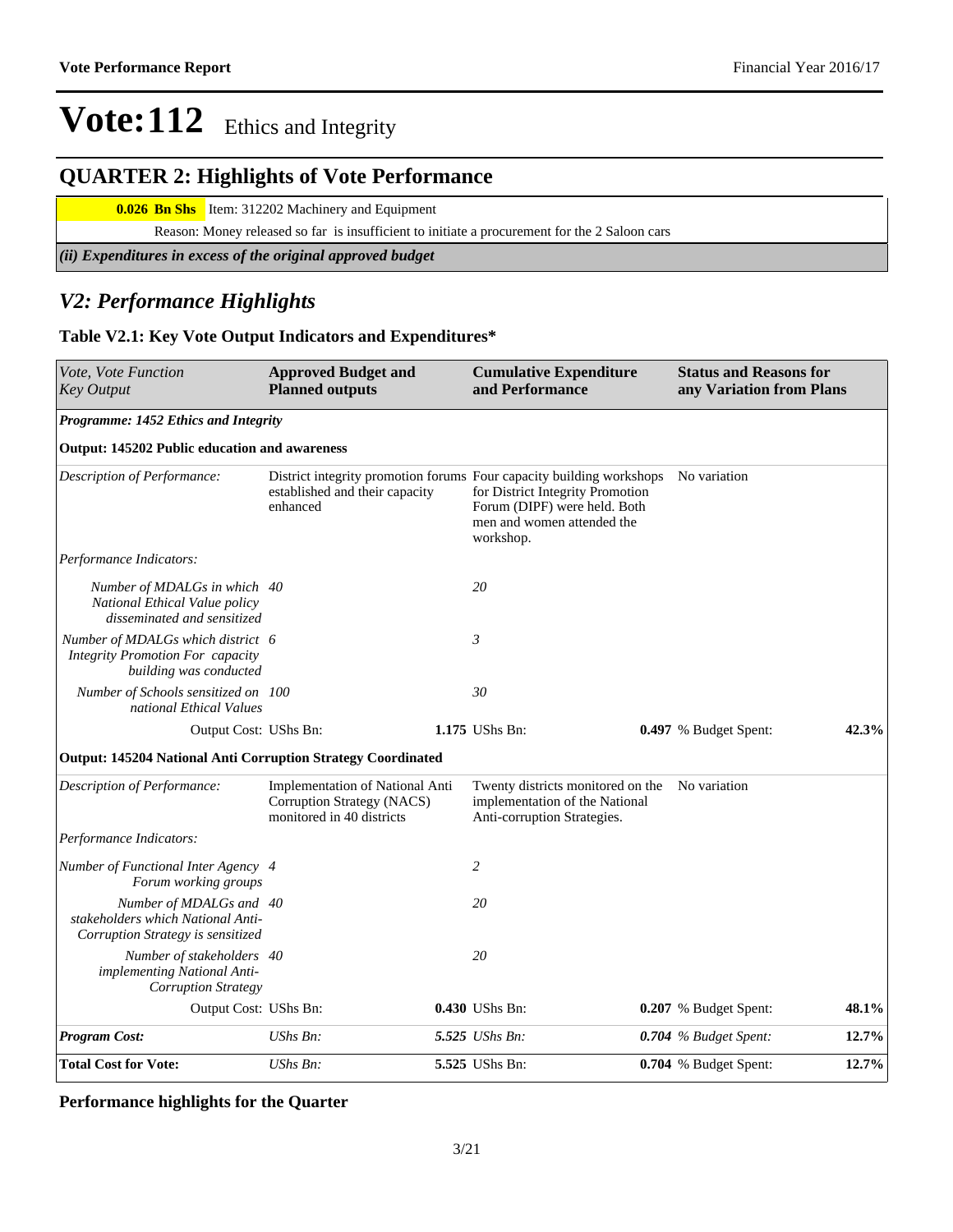## **QUARTER 2: Highlights of Vote Performance**

- 1) Capacity of local Government leaders was enhanced. 225 participants were trained. (Women, men, youths and the elderly) participated.
- 2) Capacity of educational stakeholders to integrate ethical values in the teaching learning process was enhanced. 5790 participants were trained. (This included men, women, youths and the elderly)
- 3)Ethical values were mainstreamed in Core Public and private institutions. 95 participants (40 women and 55 men) attended.
- 4) Inter-agency Forum activities were coordinated
- 5)Eleven districts were monitored to ensure implementation of the National Anti-Corruption Strategies (NACS) is done efficiently and effectively according to plan.
- 6) Anti-Corruption laws were disseminated in Bushenyi and Mitooma districts.
- 7) Initial preparations for the review of Burkina Faso on her implementation of United Nations Convention against Corruption (UNCAC) was carried out.
- 8) Under output Initial draft of the Zero-Tolerance to Corruption Policy completed: Three consultative meetings with representatives from government institutions and civil society were conducted.
- 9) Costs for rent, water, electricity and internet were paid.
- 10) The Directorate's equipment such as vehicles was maintained.
- 11) Staff welfare and allowances were paid on time.
- 12) Works, goods and services for the DEI were procured

## *V3: Details of Releases and Expenditure*

### **Table V3.1: GoU Releases and Expenditure by Output\***

| <b>Billion Uganda Shillings</b>                                       | Approved<br><b>Budget</b> | <b>Released</b> | <b>Spent</b> | $%$ GoU<br><b>Budget</b><br><b>Released</b> | $%$ GoU<br><b>Budget</b><br><b>Spent</b> | $%$ GoU<br><b>Releases</b><br><b>Spent</b> |
|-----------------------------------------------------------------------|---------------------------|-----------------|--------------|---------------------------------------------|------------------------------------------|--------------------------------------------|
| <b>Program 1452 Ethics and Integrity</b>                              | 5.53                      | 2.31            | 2.15         | 41.8%                                       | 39.0%                                    | 93.2%                                      |
| <b>Class: Outputs Provided</b>                                        | 5.31                      | 2.28            | 2.15         | 42.8%                                       | 40.5%                                    | 94.6%                                      |
| 145201 Formulation and monitoring of Policies, laws and<br>strategies | 1.04                      | 0.43            | 0.41         | 40.9%                                       | 38.9%                                    | 95.0%                                      |
| 145202 Public education and awareness                                 | 1.17                      | 0.52            | 0.50         | 44.4%                                       | 42.3%                                    | 95.3%                                      |
| 145204 National Anti Corruption Strategy Coordinated                  | 0.43                      | 0.22            | 0.21         | 50.0%                                       | 48.1%                                    | 96.2%                                      |
| 145205 DEI Support Services                                           | 2.67                      | 1.11            | 1.04         | 41.8%                                       | 39.1%                                    | 93.7%                                      |
| <b>Class: Capital Purchases</b>                                       | 0.21                      | 0.03            | 0.00         | 16.3%                                       | $0.0\%$                                  | $0.0\%$                                    |
| 145275 Purchase of Motor Vehicles and Other Transport<br>Equipment    | 0.21                      | 0.01            | 0.00         | 3.8%                                        | $0.0\%$                                  | $0.0\%$                                    |
| 145277 Purchase of Specialised Machinery & Equipment                  | 0.00                      | 0.03            | 0.00         | 2.6%                                        | $0.0\%$                                  | $0.0\%$                                    |
| <b>Total for Vote</b>                                                 | 5.53                      | 2.31            | 2.15         | 41.8%                                       | 39.0%                                    | 93.2%                                      |

**Table V3.2: 2016/17 GoU Expenditure by Item**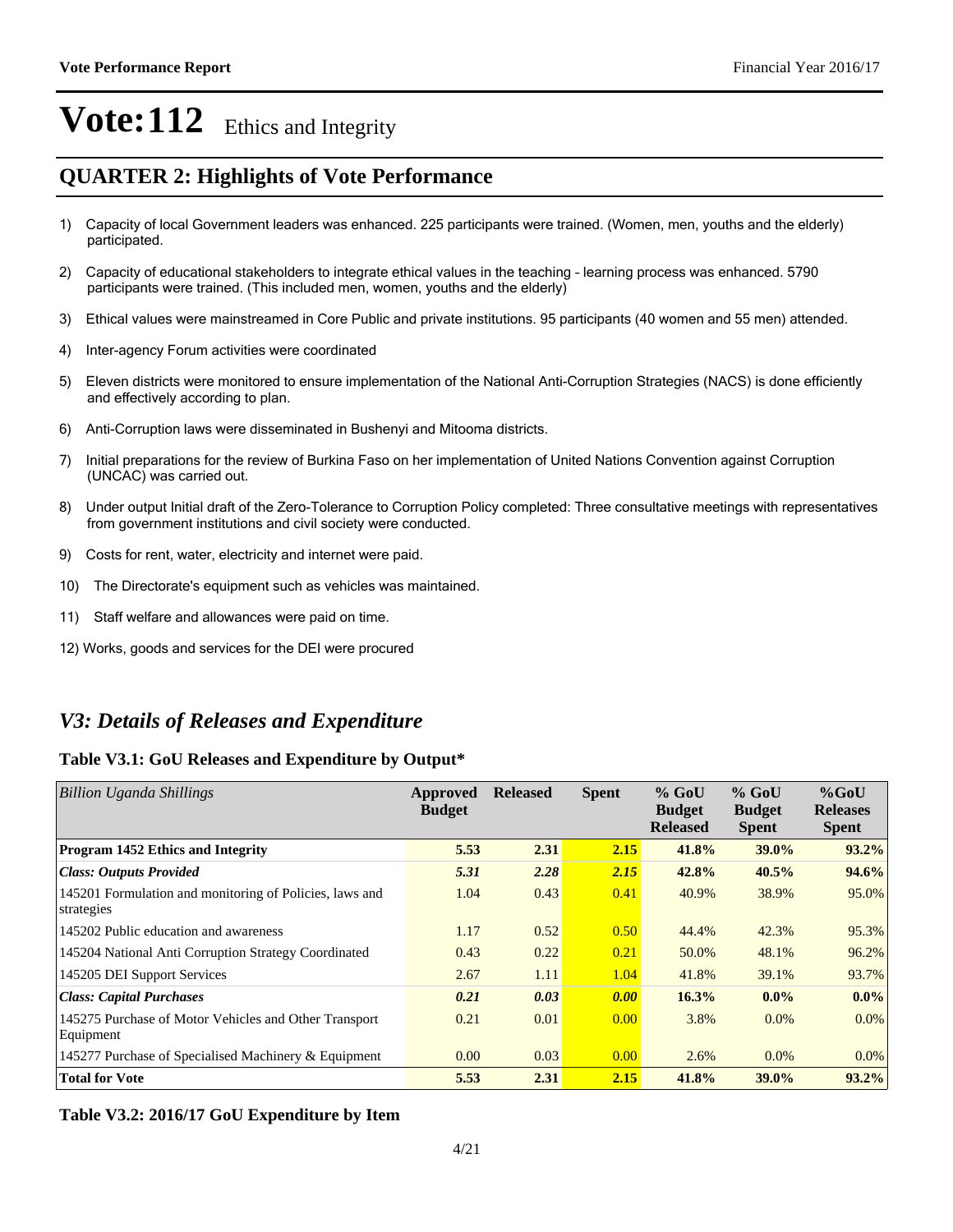## **QUARTER 2: Highlights of Vote Performance**

| <b>Billion Uganda Shillings</b>                          | <b>Approved</b><br><b>Budget</b> | <b>Released</b> | <b>Spent</b> | % GoU<br><b>Budget</b><br><b>Released</b> | $%$ GoU<br><b>Budget</b><br><b>Spent</b> | %GoU<br><b>Releases</b><br><b>Spent</b> |
|----------------------------------------------------------|----------------------------------|-----------------|--------------|-------------------------------------------|------------------------------------------|-----------------------------------------|
| <b>Class: Outputs Provided</b>                           | 5.31                             | 2.28            | 2.15         | 42.8%                                     | 40.5%                                    | 94.6%                                   |
| 211101 General Staff Salaries                            | 0.59                             | 0.34            | 0.28         | 58.2%                                     | 47.6%                                    | 81.9%                                   |
| 211103 Allowances                                        | 1.14                             | 0.49            | 0.49         | 42.9%                                     | 42.9%                                    | 100.0%                                  |
| 212102 Pension for General Civil Service                 | 0.01                             | 0.01            | 0.01         | 100.0%                                    | 76.4%                                    | 76.4%                                   |
| 213001 Medical expenses (To employees)                   | 0.01                             | 0.00            | 0.00         | 25.0%                                     | 22.6%                                    | 90.4%                                   |
| 213002 Incapacity, death benefits and funeral expenses   | 0.01                             | 0.00            | 0.00         | 25.0%                                     | 17.2%                                    | 68.6%                                   |
| 213004 Gratuity Expenses                                 | 0.05                             | 0.05            | 0.05         | 100.0%                                    | 100.0%                                   | 100.0%                                  |
| 221001 Advertising and Public Relations                  | 0.10                             | 0.05            | 0.05         | 50.0%                                     | 45.1%                                    | 90.2%                                   |
| 221002 Workshops and Seminars                            | 1.11                             | 0.50            | 0.50         | 44.9%                                     | 44.9%                                    | 100.0%                                  |
| 221003 Staff Training                                    | 0.10                             | 0.05            | 0.04         | 50.0%                                     | 42.3%                                    | 84.5%                                   |
| 221007 Books, Periodicals & Newspapers                   | 0.04                             | 0.02            | 0.01         | 37.5%                                     | 37.5%                                    | 100.0%                                  |
| 221008 Computer supplies and Information Technology (IT) | 0.02                             | 0.01            | 0.01         | 35.0%                                     | 34.3%                                    | 97.9%                                   |
| 221009 Welfare and Entertainment                         | 0.18                             | 0.08            | 0.07         | 42.6%                                     | 42.6%                                    | 99.9%                                   |
| 221011 Printing, Stationery, Photocopying and Binding    | 0.19                             | 0.10            | 0.07         | 50.0%                                     | 35.4%                                    | 70.9%                                   |
| 221012 Small Office Equipment                            | 0.02                             | 0.01            | 0.01         | 36.1%                                     | 29.5%                                    | 81.7%                                   |
| 221016 IFMS Recurrent costs                              | 0.01                             | 0.00            | 0.00         | 25.0%                                     | 25.0%                                    | 100.0%                                  |
| 221017 Subscriptions                                     | 0.02                             | 0.01            | 0.00         | 25.0%                                     | 23.5%                                    | 94.0%                                   |
| 221020 IPPS Recurrent Costs                              | 0.03                             | 0.01            | 0.01         | 50.0%                                     | 25.0%                                    | 50.0%                                   |
| 222001 Telecommunications                                | 0.06                             | 0.03            | 0.03         | 51.7%                                     | 47.7%                                    | 92.3%                                   |
| 222002 Postage and Courier                               | 0.01                             | 0.00            | 0.00         | 25.0%                                     | 25.0%                                    | 100.0%                                  |
| 223002 Rates                                             | 0.00                             | 0.00            | 0.00         | 0.2%                                      | 0.2%                                     | 100.0%                                  |
| 223003 Rent - (Produced Assets) to private entities      | 0.50                             | 0.07            | 0.07         | 14.0%                                     | 14.0%                                    | 100.0%                                  |
| 223004 Guard and Security services                       | 0.01                             | 0.00            | 0.00         | 25.0%                                     | 24.4%                                    | 97.4%                                   |
| 223005 Electricity                                       | 0.02                             | 0.01            | 0.01         | 25.0%                                     | 25.0%                                    | 100.0%                                  |
| 224003 Classified Expenditure                            | 0.00                             | 0.01            | 0.01         | 1.2%                                      | 1.1%                                     | 92.7%                                   |
| 224004 Cleaning and Sanitation                           | 0.05                             | 0.01            | 0.01         | 25.0%                                     | 26.8%                                    | 107.2%                                  |
| 225001 Consultancy Services- Short term                  | 0.03                             | 0.01            | 0.01         | 25.0%                                     | 25.0%                                    | 100.0%                                  |
| 227001 Travel inland                                     | 0.38                             | 0.18            | 0.18         | 46.6%                                     | 46.6%                                    | 99.9%                                   |
| 227002 Travel abroad                                     | 0.17                             | 0.07            | 0.07         | 39.4%                                     | 39.0%                                    | 99.0%                                   |
| 227004 Fuel, Lubricants and Oils                         | 0.23                             | 0.10            | 0.10         | 44.6%                                     | 44.5%                                    | 99.9%                                   |
| 228002 Maintenance - Vehicles                            | 0.21                             | 0.06            | 0.05         | 27.9%                                     | 25.4%                                    | 91.0%                                   |
| 228003 Maintenance - Machinery, Equipment & Furniture    | 0.02                             | 0.01            | 0.01         | 50.0%                                     | 50.0%                                    | 100.0%                                  |
| 228004 Maintenance - Other                               | 0.01                             | 0.00            | 0.00         | 50.0%                                     | 48.3%                                    | 96.6%                                   |
| <b>Class: Capital Purchases</b>                          | 0.21                             | 0.03            | 0.00         | 16.3%                                     | 0.0%                                     | 0.0%                                    |
| 312201 Transport Equipment                               | 0.21                             | 0.01            | 0.00         | 3.8%                                      | 0.0%                                     | 0.0%                                    |
| 312202 Machinery and Equipment                           | 0.00                             | 0.03            | 0.00         | 2.6%                                      | 0.0%                                     | 0.0%                                    |
| <b>Total for Vote</b>                                    | 5.53                             | 2.31            | 2.15         | 41.8%                                     | 39.0%                                    | 93.2%                                   |

**Table V3.3: GoU Releases and Expenditure by Project and Programme\***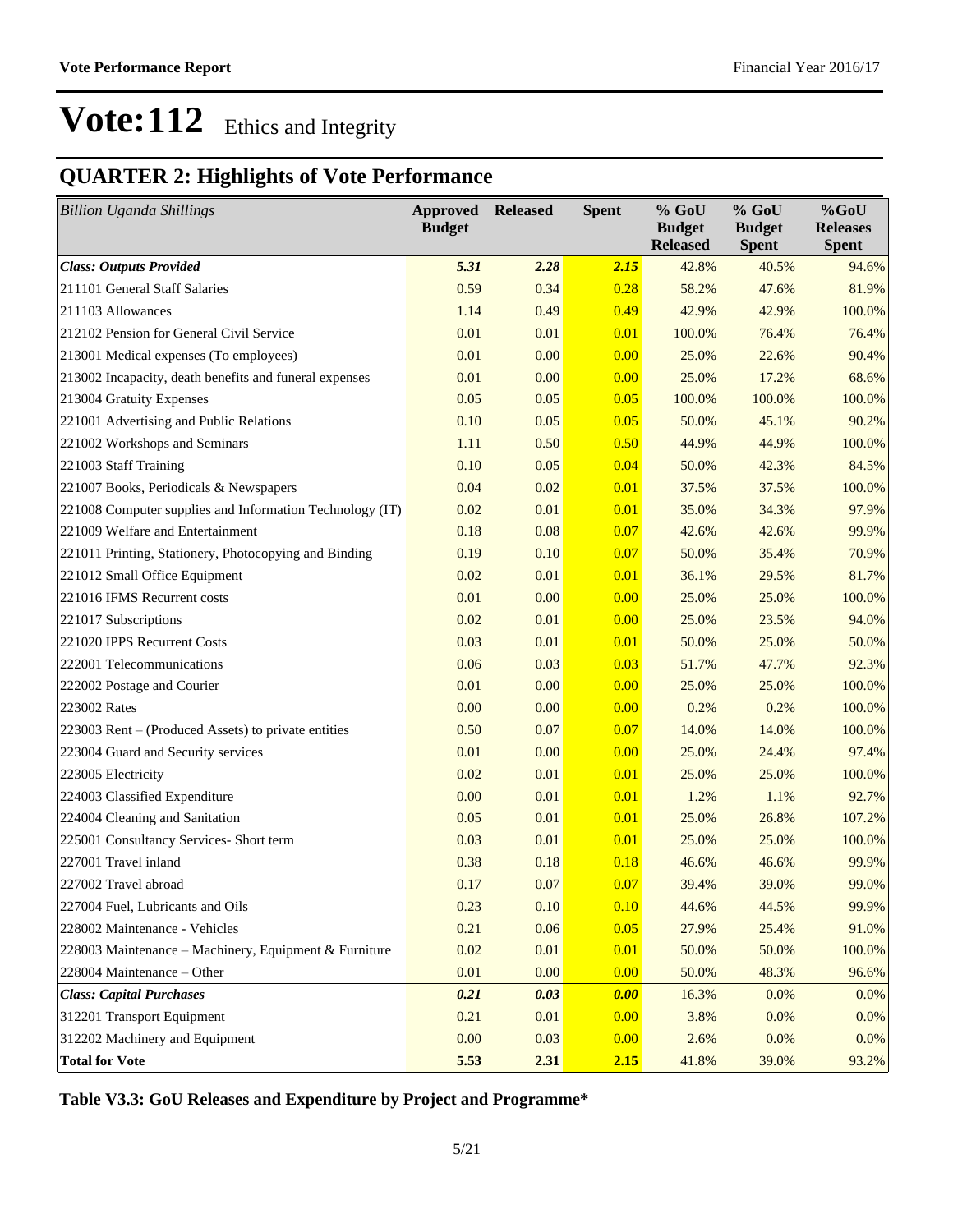## **QUARTER 2: Highlights of Vote Performance**

| <b>Billion Uganda Shillings</b>                     | Approved<br><b>Budget</b> | <b>Released</b> | <b>Spent</b>       | $%$ GoU<br><b>Budget</b><br><b>Released</b> | $%$ GoU<br><b>Budget</b><br><b>Spent</b> | $%$ GoU<br><b>Releases</b><br><b>Spent</b> |
|-----------------------------------------------------|---------------------------|-----------------|--------------------|---------------------------------------------|------------------------------------------|--------------------------------------------|
| <b>Program 1452 Ethics and Integrity</b>            | 5.53                      | 2.31            | 2.15               | 41.8%                                       | 39.0%                                    | 93.2%                                      |
| <b>Recurrent SubProgrammes</b>                      |                           |                 |                    |                                             |                                          |                                            |
| 01 General Administration and Support Services      | 3.10                      | 1.33            | 1.25               | 42.9%                                       | 40.4%                                    | 94.1%                                      |
| 02 Ethics                                           | 1.17                      | 0.52            | 0.50               | 44.4%                                       | 42.3%                                    | 95.3%                                      |
| 03 Law, Policy Formulation and Dissemination        | 0.98                      | 0.40            | 0.39               | 40.8%                                       | 39.2%                                    | 96.1%                                      |
| 04 Internal Audit Department                        | 0.06                      | 0.03            | 0.02               | 42.6%                                       | 33.6%                                    | 78.8%                                      |
| Development Projects                                |                           |                 |                    |                                             |                                          |                                            |
| 1226 Support to Directorate of Ethics and Integrity | 0.21                      | 0.03            | $\vert 0.00 \vert$ | 16.3%                                       | $0.0\%$                                  | $0.0\%$                                    |
| <b>Total for Vote</b>                               | 5.53                      | 2.31            | 2.15               | 41.8%                                       | 39.0%                                    | $93.2\%$                                   |

### **Table V3.4: External Financing Releases and Expenditure by Sub Programme**

| Billion Uganda Shillings | <b>Approved Released</b> |  |                 |              | Spent % Budget % Budget % Releases |
|--------------------------|--------------------------|--|-----------------|--------------|------------------------------------|
|                          | <b>Budget</b>            |  | <b>Released</b> | <b>Spent</b> | <b>Spent</b>                       |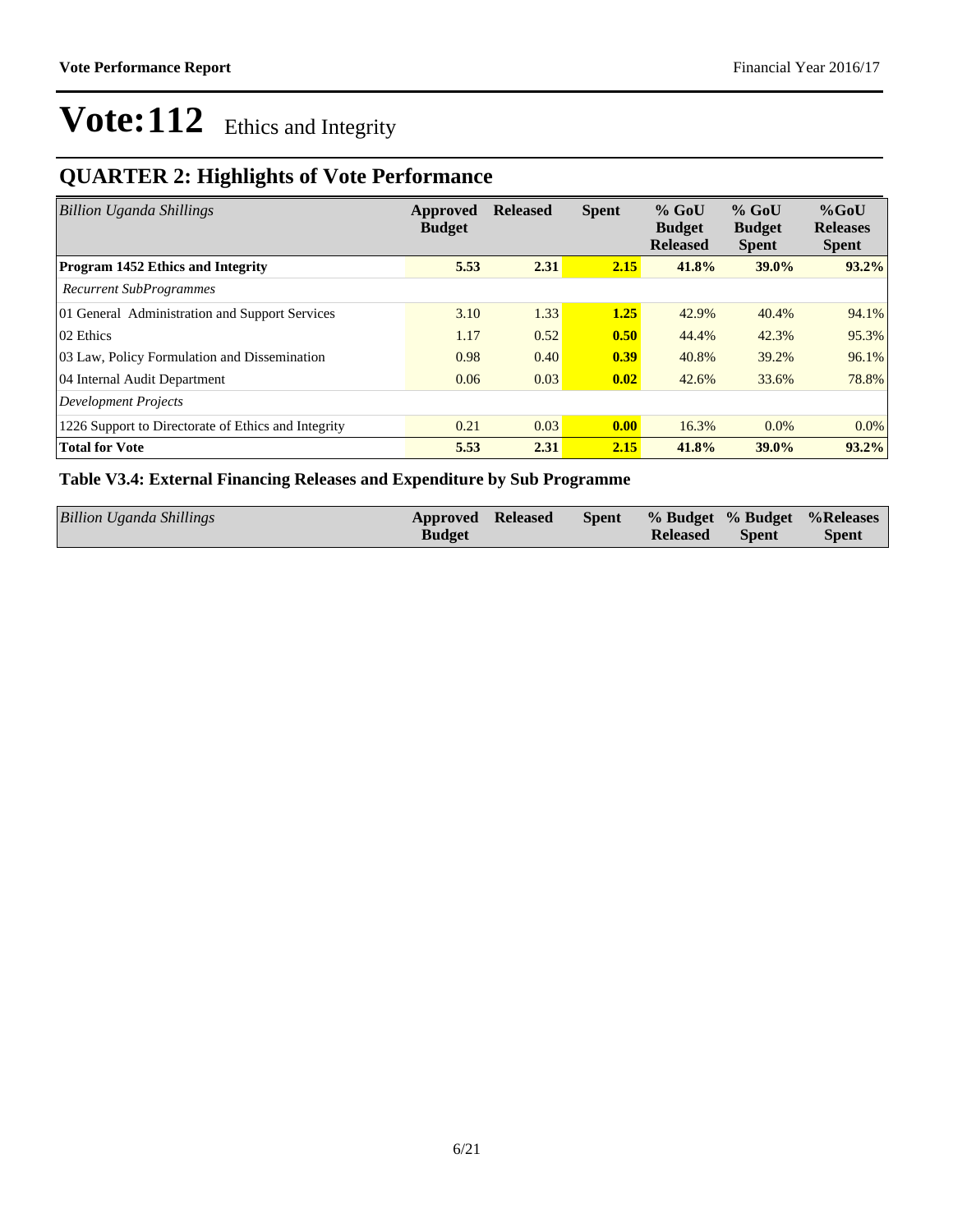## **QUARTER 2: Cumulative Outputs and Expenditure by End of Quarter**

| <b>Cumulative Outputs Achieved by</b><br><b>Annual Planned Outputs</b><br><b>End of Quarter</b> | <b>Cumulative Expenditures made by</b><br>the End of the Quarter to<br><b>Deliver Cumulative Outputs</b> | <b>UShs</b><br><i>Thousand</i> |
|-------------------------------------------------------------------------------------------------|----------------------------------------------------------------------------------------------------------|--------------------------------|
|-------------------------------------------------------------------------------------------------|----------------------------------------------------------------------------------------------------------|--------------------------------|

#### **Program: 52 Ethics and Integrity**

*Recurrent Programmes*

**Subprogram: 01 General Administration and Support Services**

*Outputs Provided*

#### **Output: 04 National Anti Corruption Strategy Coordinated**

| 1) Ten (10) districts monitored on                      | 1. Inter-agency Forum activities were                                                                                        | <b>Item</b>                                              | <b>Spent</b> |
|---------------------------------------------------------|------------------------------------------------------------------------------------------------------------------------------|----------------------------------------------------------|--------------|
| implementation of NACS (DIPFs) and<br>NEVP in districts | coordinated to strengthen collaboration in<br>the fight against corruption.                                                  | 211103 Allowances                                        | 69.449       |
|                                                         | 2. Twenty one districts were monitored to                                                                                    | 221002 Workshops and Seminars                            | 55,970       |
| 2) One IAF and one (1) technical                        | ensure implementation of the National                                                                                        | 221009 Welfare and Entertainment                         | 8.000        |
| working group meeting and activities<br>coordinated.    | Anti-Corruption Strategies (NACS) is<br>done efficiently and effectively according<br>to plan. The districts included Yumbe, | 221011 Printing, Stationery, Photocopying and<br>Binding | 7,487        |
| 3) Activities to mark the International                 | Moyo, Masindi, Kabarole, Kyenjojo,                                                                                           | 222001 Telecommunications                                | 10.992       |
| Anti-Corruption Week, 2016 coordinat                    | Hoima, Bundibugyo, Isingiro, Rakai,<br>Kasese, Masaka, Kisoro, Rukungiri, Lira,                                              | 227001 Travel inland                                     | 29.990       |
|                                                         | Oyam, Gulu, Kitgum, Mityana, Kalangala 227004 Fuel, Lubricants and Oils                                                      |                                                          | 25,000       |
|                                                         | and Soroti.                                                                                                                  |                                                          |              |

#### *Reasons for Variation in performance*

No variation

| 206,889          | <b>Total</b>       |
|------------------|--------------------|
| $\boldsymbol{0}$ | Wage Recurrent     |
| 206,889          | Non Wage Recurrent |
| 0                | AIA                |

**Output: 05 DEI Support Services**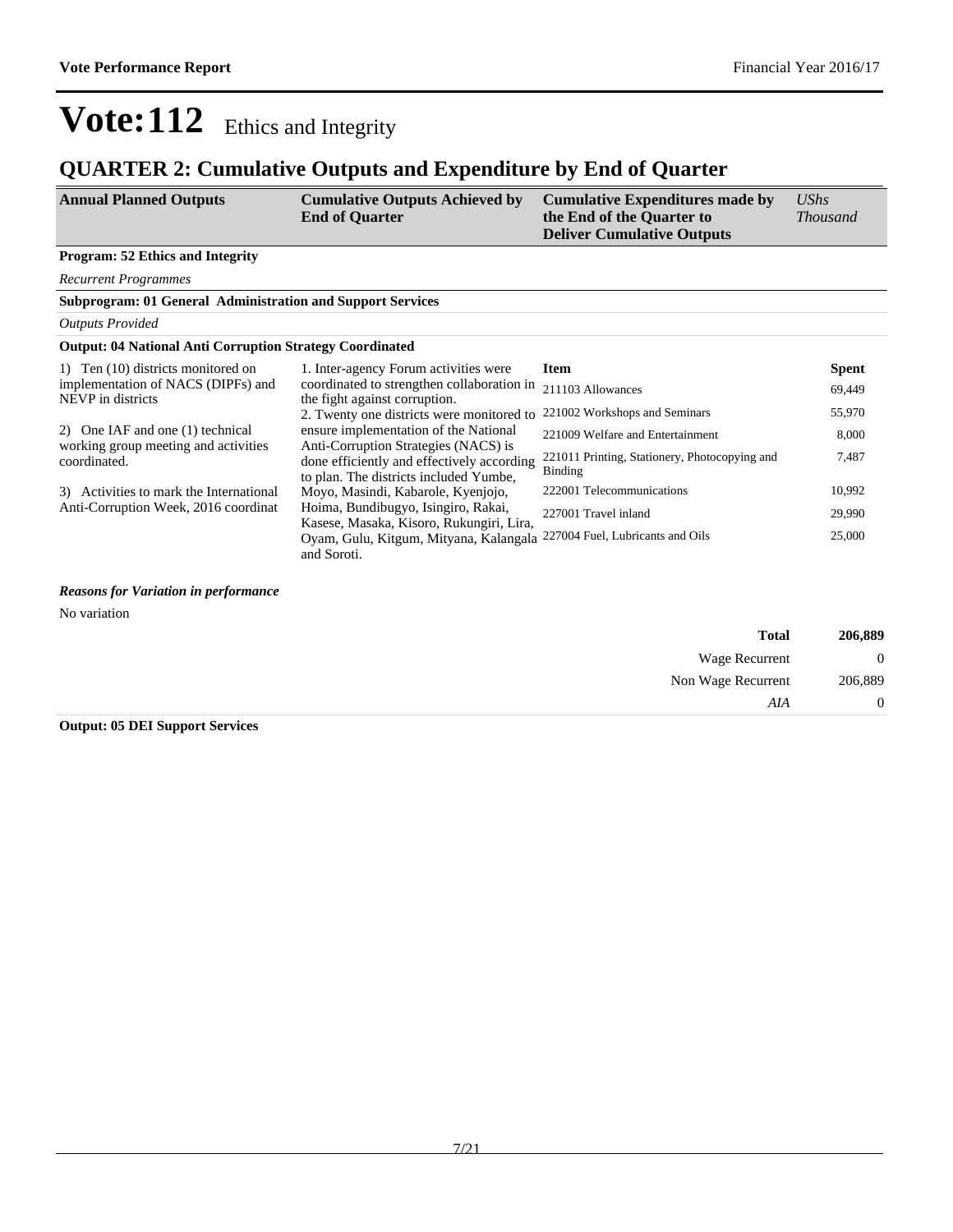## **QUARTER 2: Cumulative Outputs and Expenditure by End of Quarter**

| <b>Annual Planned Outputs</b>                          | <b>Cumulative Outputs Achieved by</b><br><b>End of Quarter</b> | <b>Cumulative Expenditures made by</b><br>the End of the Quarter to<br><b>Deliver Cumulative Outputs</b> | <b>UShs</b><br><b>Thousand</b> |
|--------------------------------------------------------|----------------------------------------------------------------|----------------------------------------------------------------------------------------------------------|--------------------------------|
| 1) Staff welfare managed                               | 1. Costs for rent, water, electricity and                      | <b>Item</b>                                                                                              | <b>Spent</b>                   |
| 2) Logistical Support provided and                     | internet were paid.<br>2. The Directorate's equipment such as  | 211101 General Staff Salaries                                                                            | 182,964                        |
| vehicles was maintained.<br>general facilities managed | 211103 Allowances                                              | 246,825                                                                                                  |                                |
|                                                        | 3. Staff welfare and allowances were paid                      | 212102 Pension for General Civil Service                                                                 | 9,923                          |
| 3) Meetings for DEI restructing<br>organised           | on time.<br>4. Works, goods and services for the DEI           | 213001 Medical expenses (To employees)                                                                   | 2,711                          |
|                                                        | were procured.<br>5. Made payments for services of four        | 213002 Incapacity, death benefits and funeral<br>expenses                                                | 1,715                          |
|                                                        | Security Officers deployed at the<br>Directorate.              | 213004 Gratuity Expenses                                                                                 | 47,625                         |
|                                                        |                                                                | 221001 Advertising and Public Relations                                                                  | 45,089                         |
|                                                        |                                                                | 221003 Staff Training                                                                                    | 42,255                         |
|                                                        |                                                                | 221007 Books, Periodicals & Newspapers                                                                   | 14,998                         |
|                                                        |                                                                | 221008 Computer supplies and Information<br>Technology (IT)                                              | 6,853                          |
|                                                        |                                                                | 221009 Welfare and Entertainment                                                                         | 54,491                         |
|                                                        |                                                                | 221011 Printing, Stationery, Photocopying and<br>Binding                                                 | 37,246                         |
|                                                        |                                                                | 221012 Small Office Equipment                                                                            | 5,310                          |
|                                                        |                                                                | 221016 IFMS Recurrent costs                                                                              | 2,500                          |
|                                                        |                                                                | 221017 Subscriptions                                                                                     | 4,700                          |
|                                                        |                                                                | 221020 IPPS Recurrent Costs                                                                              | 6,250                          |
|                                                        |                                                                | 222001 Telecommunications                                                                                | 17,612                         |
|                                                        |                                                                | 222002 Postage and Courier                                                                               | 2,000                          |
|                                                        |                                                                | 223002 Rates                                                                                             | 2,000                          |
|                                                        |                                                                | 223003 Rent – (Produced Assets) to private<br>entities                                                   | 69,996                         |
|                                                        |                                                                | 223004 Guard and Security services                                                                       | 2,484                          |
|                                                        |                                                                | 223005 Electricity                                                                                       | 6,000                          |
|                                                        |                                                                | 224003 Classified Expenditure                                                                            | 10,663                         |
|                                                        |                                                                | 224004 Cleaning and Sanitation                                                                           | 12,324                         |
|                                                        |                                                                | 227001 Travel inland                                                                                     | 84,499                         |
|                                                        |                                                                | 227002 Travel abroad                                                                                     | 37,311                         |
|                                                        |                                                                | 227004 Fuel, Lubricants and Oils                                                                         | 40,000                         |
|                                                        |                                                                | 228002 Maintenance - Vehicles                                                                            | 34,036                         |
|                                                        |                                                                | 228003 Maintenance - Machinery, Equipment<br>& Furniture                                                 | 9,995                          |
|                                                        |                                                                | 228004 Maintenance - Other                                                                               | 3,863                          |

*Reasons for Variation in performance* No variation

| Total              | 1,044,237 |
|--------------------|-----------|
| Wage Recurrent     | 182,964   |
| Non Wage Recurrent | 861,273   |
| AIA                | $\theta$  |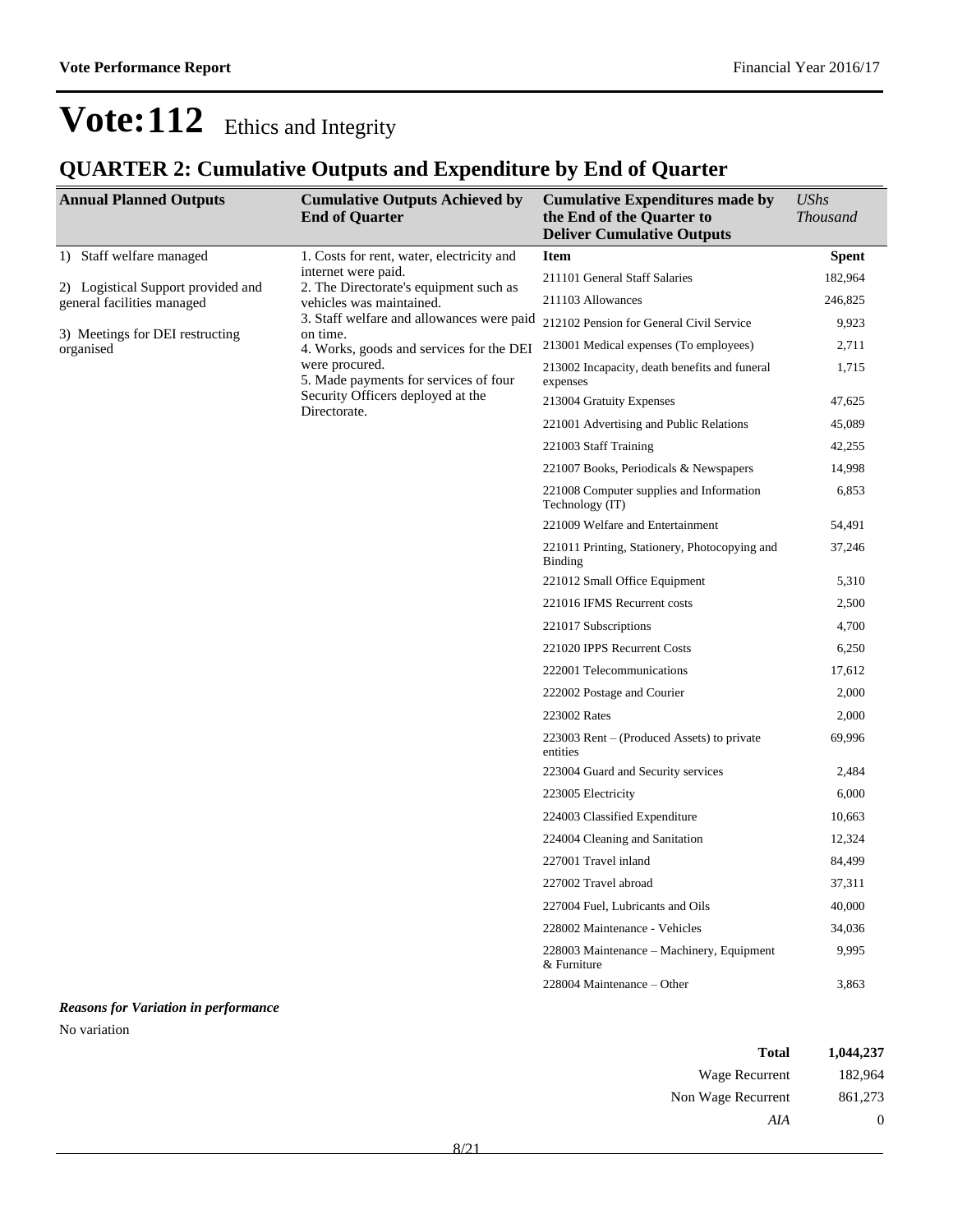## **QUARTER 2: Cumulative Outputs and Expenditure by End of Quarter**

| <b>Annual Planned Outputs</b> | <b>Cumulative Outputs Achieved by</b><br><b>End of Quarter</b> | <b>Cumulative Expenditures made by</b><br>the End of the Quarter to<br><b>Deliver Cumulative Outputs</b> | <b>UShs</b><br><b>Thousand</b> |
|-------------------------------|----------------------------------------------------------------|----------------------------------------------------------------------------------------------------------|--------------------------------|
|                               |                                                                | <b>Total For SubProgramme</b>                                                                            | 1,251,126                      |
|                               |                                                                | Wage Recurrent                                                                                           | 182,964                        |
|                               |                                                                | Non Wage Recurrent                                                                                       | 1,068,162                      |
|                               |                                                                | AIA                                                                                                      | $\overline{0}$                 |
| <b>Recurrent Programmes</b>   |                                                                |                                                                                                          |                                |
| <b>Subprogram: 02 Ethics</b>  |                                                                |                                                                                                          |                                |
| <b>Outputs Provided</b>       |                                                                |                                                                                                          |                                |

**Output: 02 Public education and awareness**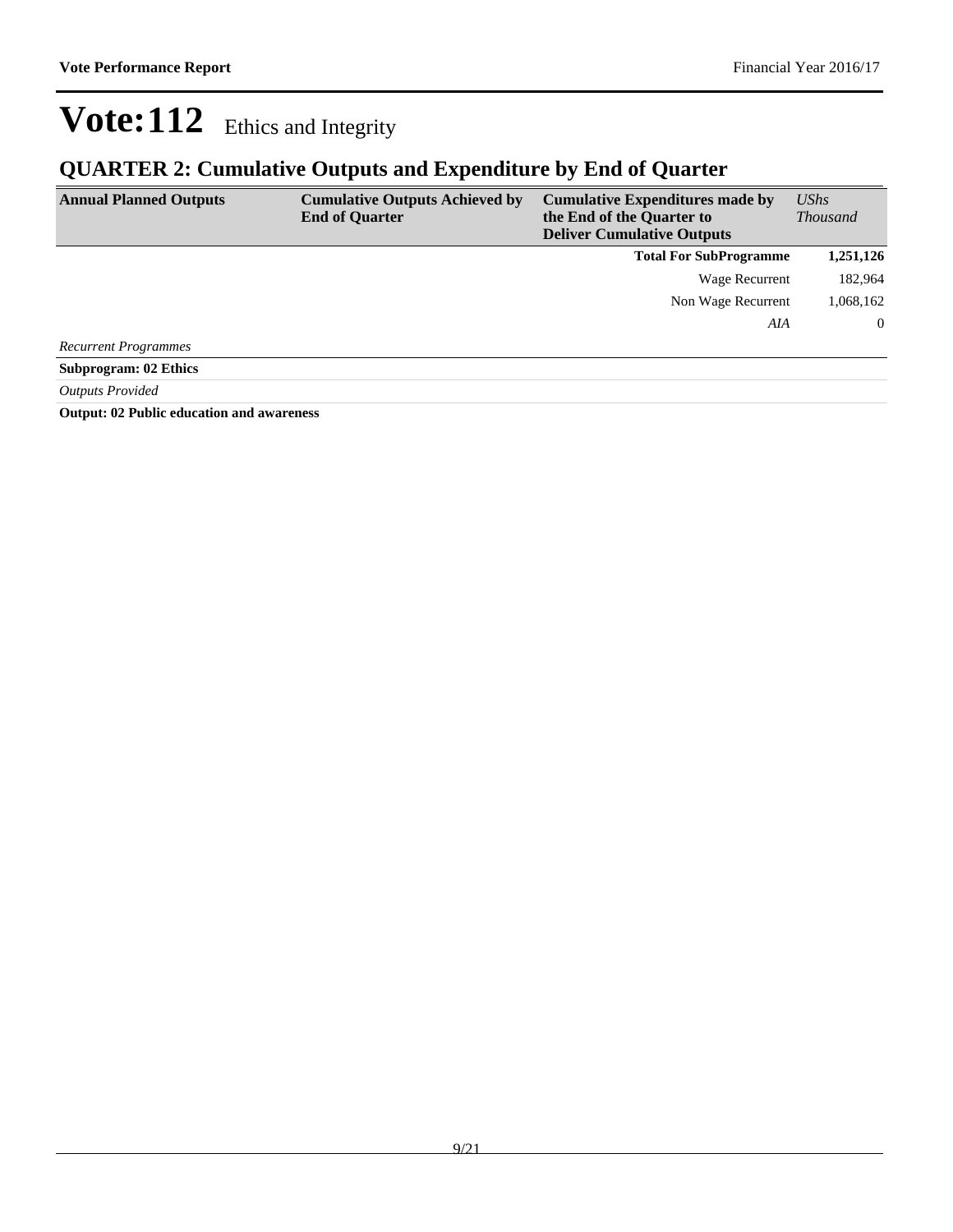## **QUARTER 2: Cumulative Outputs and Expenditure by End of Quarter**

| <b>Annual Planned Outputs</b>                                                                                       | <b>Cumulative Outputs Achieved by</b><br><b>End of Quarter</b>                                                                                                                                                                                                                                                                                                                                                                                                                                                                                                                                                                                                                                                                                                                                                                                                                                                                                                                                                                                                                                                                                                                                                                                                                                                                                                                                                                                                              | <b>Cumulative Expenditures made by</b><br>the End of the Quarter to<br><b>Deliver Cumulative Outputs</b> | <b>UShs</b><br><b>Thousand</b> |
|---------------------------------------------------------------------------------------------------------------------|-----------------------------------------------------------------------------------------------------------------------------------------------------------------------------------------------------------------------------------------------------------------------------------------------------------------------------------------------------------------------------------------------------------------------------------------------------------------------------------------------------------------------------------------------------------------------------------------------------------------------------------------------------------------------------------------------------------------------------------------------------------------------------------------------------------------------------------------------------------------------------------------------------------------------------------------------------------------------------------------------------------------------------------------------------------------------------------------------------------------------------------------------------------------------------------------------------------------------------------------------------------------------------------------------------------------------------------------------------------------------------------------------------------------------------------------------------------------------------|----------------------------------------------------------------------------------------------------------|--------------------------------|
| Capacity of education institutions from 2                                                                           | 1) Capacity of education institutions from Item                                                                                                                                                                                                                                                                                                                                                                                                                                                                                                                                                                                                                                                                                                                                                                                                                                                                                                                                                                                                                                                                                                                                                                                                                                                                                                                                                                                                                             |                                                                                                          | <b>Spent</b>                   |
| districts to integrate ethical values in                                                                            | two districts of Mpigi and Mukono to                                                                                                                                                                                                                                                                                                                                                                                                                                                                                                                                                                                                                                                                                                                                                                                                                                                                                                                                                                                                                                                                                                                                                                                                                                                                                                                                                                                                                                        | 211101 General Staff Salaries                                                                            | 30,451                         |
| teaching learning process enhanced<br>2) Capacity of Head teachers to integrate learning/ process was enhanced. The | integrate ethical values in teaching                                                                                                                                                                                                                                                                                                                                                                                                                                                                                                                                                                                                                                                                                                                                                                                                                                                                                                                                                                                                                                                                                                                                                                                                                                                                                                                                                                                                                                        | 211103 Allowances                                                                                        | 110,466                        |
| ethical values in school activities                                                                                 | schools were mixed with both girls and                                                                                                                                                                                                                                                                                                                                                                                                                                                                                                                                                                                                                                                                                                                                                                                                                                                                                                                                                                                                                                                                                                                                                                                                                                                                                                                                                                                                                                      | 221002 Workshops and Seminars                                                                            | 271,992                        |
| enhanced<br>3) National Ethical Values                                                                              | boys. The schools from Mpigi districts<br>included: St. Maria Gorret Katende, St.                                                                                                                                                                                                                                                                                                                                                                                                                                                                                                                                                                                                                                                                                                                                                                                                                                                                                                                                                                                                                                                                                                                                                                                                                                                                                                                                                                                           | 221009 Welfare and Entertainment                                                                         | 6,250                          |
| mainstreamed into c                                                                                                 | Mark S.S Kamengo, Kibuuka Memorial<br>S.S.S and Mpigi Mixed S.S. Schools                                                                                                                                                                                                                                                                                                                                                                                                                                                                                                                                                                                                                                                                                                                                                                                                                                                                                                                                                                                                                                                                                                                                                                                                                                                                                                                                                                                                    | 221011 Printing, Stationery, Photocopying and<br><b>Binding</b>                                          | 10,000                         |
|                                                                                                                     | from Mukono district included: Mukono                                                                                                                                                                                                                                                                                                                                                                                                                                                                                                                                                                                                                                                                                                                                                                                                                                                                                                                                                                                                                                                                                                                                                                                                                                                                                                                                                                                                                                       | 227001 Travel inland                                                                                     | 34,928                         |
|                                                                                                                     | S.S, St.Charles Lwanga Bukerere, Bishop<br>S.S and Nahago College.                                                                                                                                                                                                                                                                                                                                                                                                                                                                                                                                                                                                                                                                                                                                                                                                                                                                                                                                                                                                                                                                                                                                                                                                                                                                                                                                                                                                          | 227004 Fuel, Lubricants and Oils                                                                         | 25,000                         |
|                                                                                                                     | 2) Capacity of Head teachers to integrate                                                                                                                                                                                                                                                                                                                                                                                                                                                                                                                                                                                                                                                                                                                                                                                                                                                                                                                                                                                                                                                                                                                                                                                                                                                                                                                                                                                                                                   |                                                                                                          |                                |
|                                                                                                                     | ethical values in school activities was<br>enhanced. The head teachers came from<br>Mbale Municipal Council, teaching in<br>Mbale municipal schools. They included<br>both men and senior women teachers. The<br>venue for capacity building was North<br>Road Primary school.<br>3) Capacity building workshops for<br>District Integrity Promotion Forum<br>(DIPF) was held. Both men and women<br>attended this workshop<br>4) Capacity of local Government leaders<br>was enhanced. The training was<br>successfully conducted in the following<br>districts of Gulu, Mityana, Mubende,<br>Kiboga, Gomba, Masaka, Sembabule,<br>Kalangala and Butambala. 225<br>participants were trained. (Women, men,<br>youths and the elderly) participated.<br>5) Capacity of educational stakeholders to<br>integrate ethical values in the teaching -<br>learning process was enhanced. The<br>training was successfully conducted in<br>the Districts of Iganga, Mbarara and<br>Mpigi. 5790 participants were trained.<br>(This included men, women, youths and<br>the elderly)<br>6) Ethical values were mainstreamed in<br>Core Public and private institutions. The<br>workshop was successfully conducted on<br>20th December 2016 at zebra Hotel<br>Masaka. 95 participants (40 women and<br>55 men) from Businesses within the<br>Municipality attended. Business<br>community pledged to mainstream the<br>Code of Ethics for the Private Sector in<br>their operations. | 228002 Maintenance - Vehicles                                                                            | 7,578                          |

### *Reasons for Variation in performance*

Under mainstreaming ethical values into core public and private institutions, the activity was not carried out due to inadequate funds.

| 496,665 | Total                   |  |
|---------|-------------------------|--|
| 30,451  | Wage Recurrent<br>10131 |  |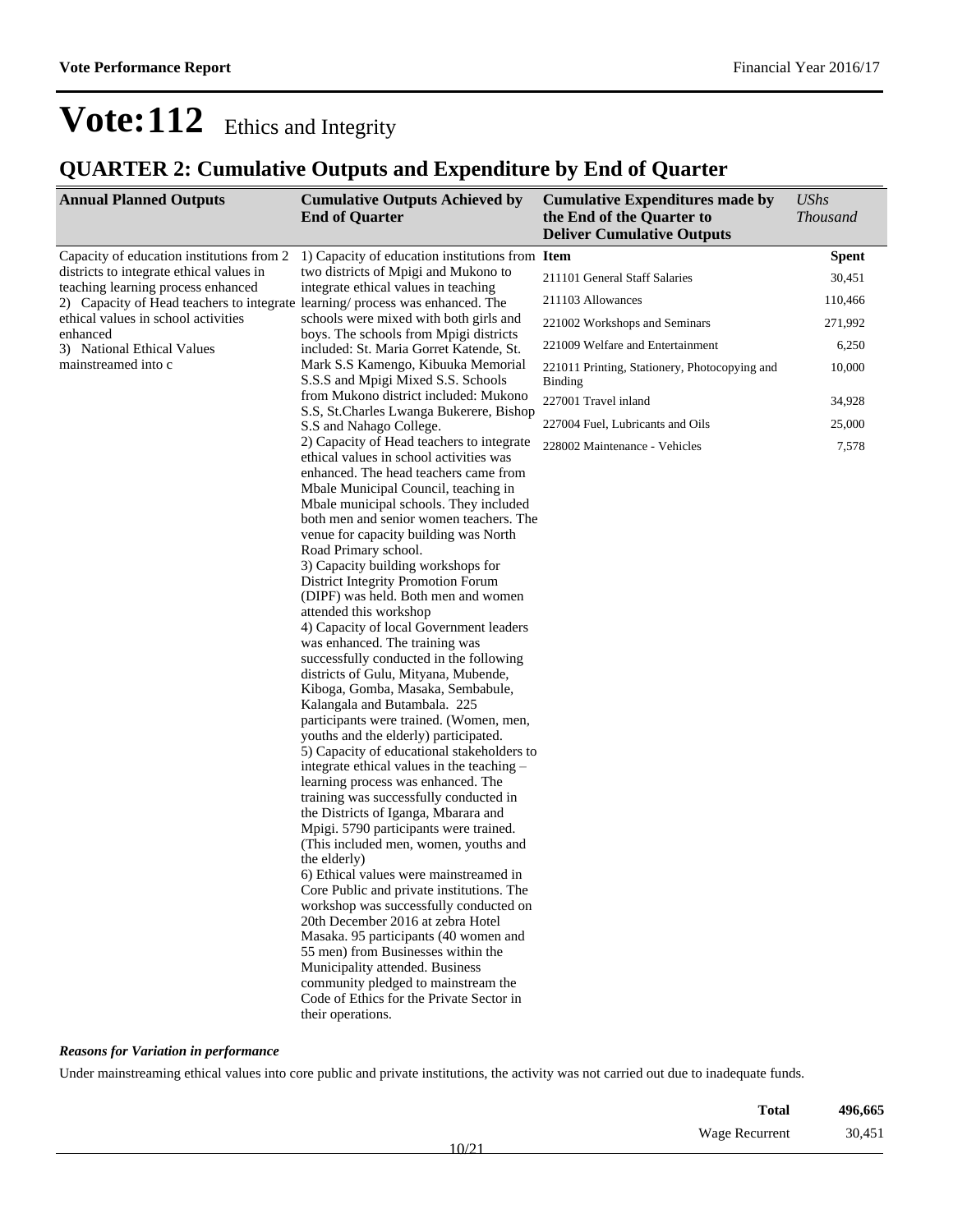## **QUARTER 2: Cumulative Outputs and Expenditure by End of Quarter**

| <b>Annual Planned Outputs</b> | <b>Cumulative Outputs Achieved by</b><br><b>End of Quarter</b> | <b>Cumulative Expenditures made by</b><br>the End of the Quarter to<br><b>Deliver Cumulative Outputs</b> | $\mathit{UShs}$<br><i>Thousand</i> |
|-------------------------------|----------------------------------------------------------------|----------------------------------------------------------------------------------------------------------|------------------------------------|
|                               |                                                                | Non Wage Recurrent                                                                                       | 466,214                            |
|                               |                                                                | AIA                                                                                                      | $\Omega$                           |
|                               |                                                                | <b>Total For SubProgramme</b>                                                                            | 496,665                            |
|                               |                                                                | Wage Recurrent                                                                                           | 30,451                             |
|                               |                                                                | Non Wage Recurrent                                                                                       | 466,214                            |
|                               |                                                                | AIA                                                                                                      | $\overline{0}$                     |
| <b>Recurrent Programmes</b>   |                                                                |                                                                                                          |                                    |

#### **Subprogram: 03 Law, Policy Formulation and Dissemination**

#### *Outputs Provided*

#### **Output: 01 Formulation and monitoring of Policies, laws and strategies**

| 1) Draft Law on Asset Recovery and                                   | 1) Anti-corruption laws were                                               | <b>Item</b>                                              | <b>Spent</b> |
|----------------------------------------------------------------------|----------------------------------------------------------------------------|----------------------------------------------------------|--------------|
| Mutual Legal Assistance developed                                    | disseminated to Senior Police Officers in                                  | 211101 General Staff Salaries                            | 65,957       |
| 2) Citizens Hand Book on anticorruption Bwebajja. The laws were also |                                                                            | 211103 Allowances                                        | 39,988       |
| translated into 4 Local languages.                                   | disseminated to Political Leaders and                                      |                                                          |              |
| 3) Uganda's Compliance with regional                                 | Technical Heads of Department from                                         | 221002 Workshops and Seminars                            | 170,000      |
| & international anti-corruption legal<br>instruments undertaken.     | Kawempe and Makindye Divisions and<br>also in Bushenyi and Mitooma. During | 221009 Welfare and Entertainment                         | 6,211        |
| $4)$ A                                                               | these dissemination Workshops, both                                        |                                                          |              |
|                                                                      | male and female officials attended in big                                  | 221011 Printing, Stationery, Photocopying and<br>Binding | 14,000       |
|                                                                      | numbers.                                                                   |                                                          |              |
|                                                                      | 2) Legislative principles for the Asset                                    | 225001 Consultancy Services- Short term                  | 7,500        |
|                                                                      | Recovery and mutual legal assistance,                                      | 227001 Travel inland                                     | 27,489       |
|                                                                      | proposed Bill. The Office of the Solicitor                                 | 227002 Travel abroad                                     | 30,487       |
|                                                                      | General will take up the development of<br>the Bill.                       | 227004 Fuel, Lubricants and Oils                         | 12,419       |
|                                                                      | 3) Cabinet approved the Agreement for                                      | 228002 Maintenance - Vehicles                            | 11,085       |
|                                                                      | the ratification for the establishment of                                  |                                                          |              |
|                                                                      | the International Anti-Corruption                                          |                                                          |              |
|                                                                      | Academy (IACA), which is based in                                          |                                                          |              |
|                                                                      | Luxemburg, Austria.                                                        |                                                          |              |
|                                                                      | 4) Initial preparations for the review of                                  |                                                          |              |
|                                                                      | Burkina Faso of its implementation of                                      |                                                          |              |
|                                                                      | United Nations Convention against                                          |                                                          |              |
|                                                                      | Corruption (UNCAC) were carried out.                                       |                                                          |              |
|                                                                      | 5) Under output Initial draft of the Zero-                                 |                                                          |              |
|                                                                      | Tolerance to Corruption Policy                                             |                                                          |              |
|                                                                      | completed: Three consultative meetings                                     |                                                          |              |
|                                                                      | with representatives from government                                       |                                                          |              |
|                                                                      | institutions and civil society were                                        |                                                          |              |
|                                                                      | conducted.                                                                 |                                                          |              |

#### *Reasons for Variation in performance*

#### No variation

| 385,135           | Total                         |
|-------------------|-------------------------------|
| 65,957            | Wage Recurrent                |
| 319,178           | Non Wage Recurrent            |
| $\mathbf{\Omega}$ | AIA                           |
| 385,135           | <b>Total For SubProgramme</b> |
| 65,957            | Wage Recurrent                |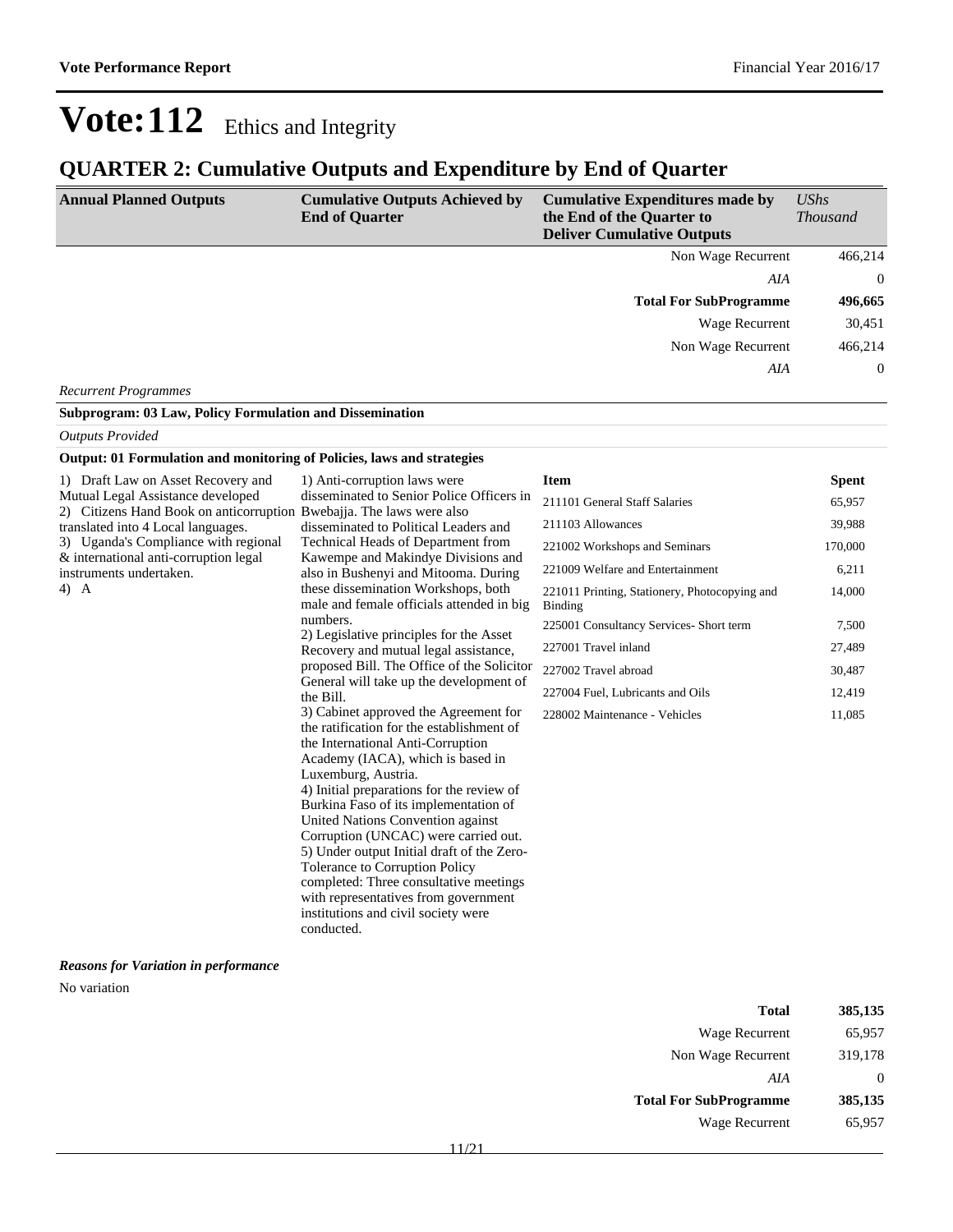## **QUARTER 2: Cumulative Outputs and Expenditure by End of Quarter**

| <b>Annual Planned Outputs</b>               | <b>Cumulative Outputs Achieved by</b><br><b>End of Quarter</b>         | <b>Cumulative Expenditures made by</b><br>the End of the Quarter to<br><b>Deliver Cumulative Outputs</b> | <b>UShs</b><br><b>Thousand</b> |
|---------------------------------------------|------------------------------------------------------------------------|----------------------------------------------------------------------------------------------------------|--------------------------------|
|                                             |                                                                        | Non Wage Recurrent                                                                                       | 319,178                        |
|                                             |                                                                        | AIA                                                                                                      | $\boldsymbol{0}$               |
| <b>Recurrent Programmes</b>                 |                                                                        |                                                                                                          |                                |
| Subprogram: 04 Internal Audit Department    |                                                                        |                                                                                                          |                                |
| <b>Outputs Provided</b>                     |                                                                        |                                                                                                          |                                |
|                                             | Output: 01 Formulation and monitoring of Policies, laws and strategies |                                                                                                          |                                |
|                                             |                                                                        | <b>Item</b>                                                                                              | <b>Spent</b>                   |
|                                             |                                                                        | 211103 Allowances                                                                                        | 20,488                         |
| <b>Reasons for Variation in performance</b> |                                                                        |                                                                                                          |                                |
|                                             |                                                                        |                                                                                                          |                                |
|                                             |                                                                        | <b>Total</b>                                                                                             | 20,488                         |
|                                             |                                                                        | Wage Recurrent                                                                                           | $\mathbf{0}$                   |
|                                             |                                                                        | Non Wage Recurrent                                                                                       | 20,488                         |
|                                             |                                                                        | AIA                                                                                                      | $\Omega$                       |
|                                             |                                                                        | <b>Total For SubProgramme</b>                                                                            | 20,488                         |
|                                             |                                                                        | <b>Wage Recurrent</b>                                                                                    | $\mathbf{0}$                   |
|                                             |                                                                        | Non Wage Recurrent                                                                                       | 20,488                         |
|                                             |                                                                        | <b>AIA</b>                                                                                               | $\mathbf{0}$                   |
|                                             |                                                                        | <b>GRAND TOTAL</b>                                                                                       | 2,153,415                      |
|                                             |                                                                        | <b>Wage Recurrent</b>                                                                                    | 279,372                        |
|                                             |                                                                        | Non Wage Recurrent                                                                                       | 1,874,042                      |
|                                             |                                                                        | GoU Development                                                                                          | $\boldsymbol{0}$               |
|                                             |                                                                        | <b>External Financing</b>                                                                                | $\mathbf{0}$                   |
|                                             |                                                                        | AIA                                                                                                      | $\boldsymbol{0}$               |
|                                             |                                                                        |                                                                                                          |                                |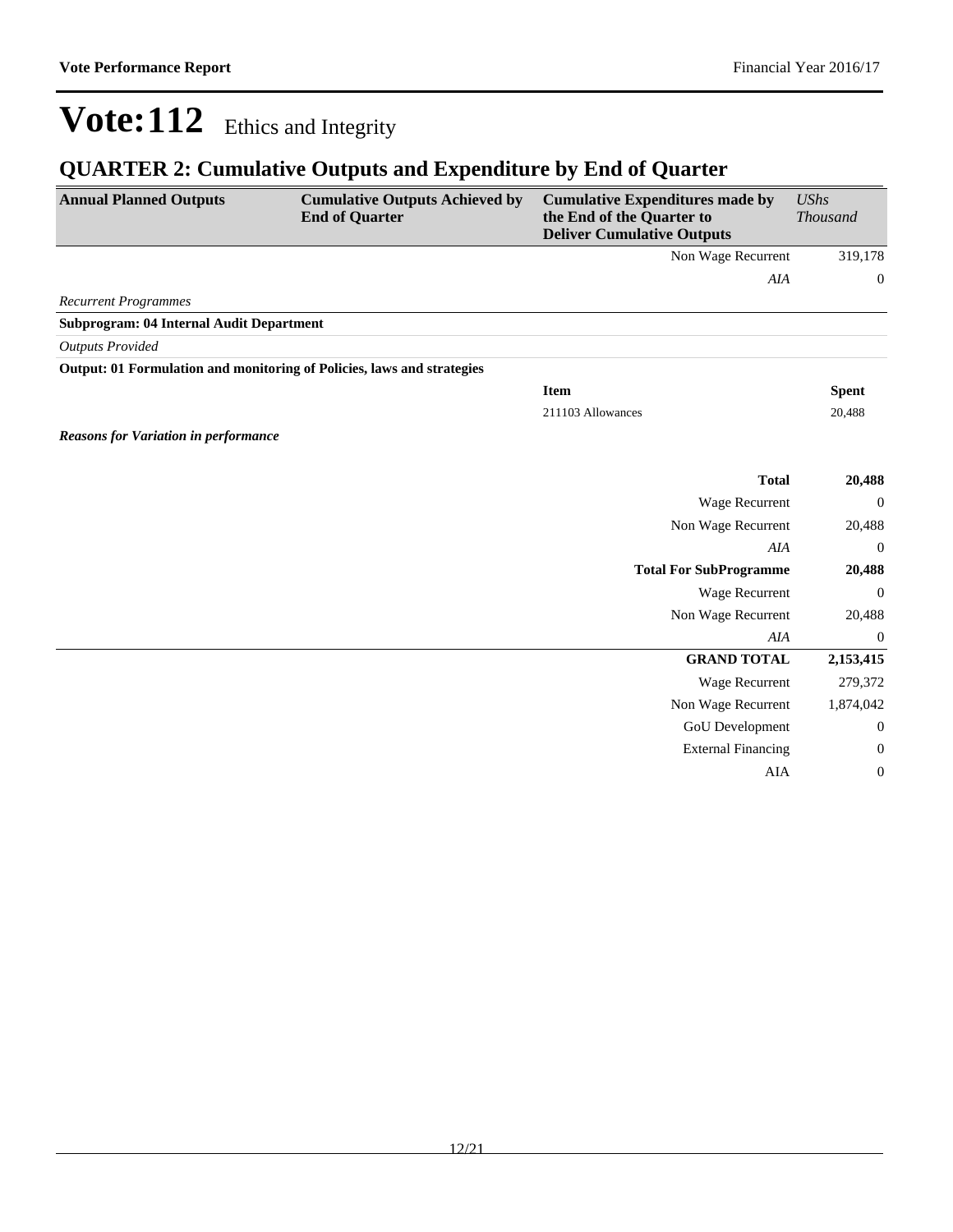## **QUARTER 2: Outputs and Expenditure in Quarter**

| <b>Outputs Planned in Quarter</b>       | <b>Actual Outputs Achieved in</b> | <b>Expenditures incurred in the</b> | UShs            |
|-----------------------------------------|-----------------------------------|-------------------------------------|-----------------|
|                                         | Ouarter                           | <b>Ouarter to deliver outputs</b>   | <i>Thousand</i> |
| <b>Program: 52 Ethics and Integrity</b> |                                   |                                     |                 |

*Recurrent Programmes*

### **Subprogram: 01 General Administration and Support Services**

#### *Outputs Provided*

### **Output: 04 National Anti Corruption Strategy Coordinated**

| 1) Ten (10) districts monitored on                                                | 1. Inter-agency Forum activities were                                                | <b>Item</b>                                              | <b>Spent</b> |
|-----------------------------------------------------------------------------------|--------------------------------------------------------------------------------------|----------------------------------------------------------|--------------|
| implementation of NACS<br>2) One IAF and one (1) technical working                | coordinated to strengthen collaboration in<br>the fight against corruption.          | 211103 Allowances                                        | 69,449       |
| group meeting and activities coordinated.                                         | 2. Eleven districts were monitored to                                                | 221002 Workshops and Seminars                            | 55,970       |
| 3) Activities to mark the International<br>Anti-Corruption Week, 2016 coordinated | ensure implementation of the National<br>Anti-Corruption Strategies (NACS) is        | 221009 Welfare and Entertainment                         | 8,000        |
|                                                                                   | done efficiently and effectively according<br>to plan. The districts included Yumbe, | 221011 Printing, Stationery, Photocopying and<br>Binding | 7,487        |
|                                                                                   | Moyo, Masindi, Kabarole, Kyenjojo,                                                   | 222001 Telecommunications                                | 10,992       |
|                                                                                   | Kalangala, Hoima, Bundibugyo, Isingiro,<br>Rakai and Kasese:                         | 227001 Travel inland                                     | 29,990       |
|                                                                                   |                                                                                      | 227004 Fuel, Lubricants and Oils                         | 25,000       |
| <b>Reasons for Variation in performance</b>                                       |                                                                                      |                                                          |              |
| No variation                                                                      |                                                                                      |                                                          |              |

| 206,889 | <b>Total</b>       |
|---------|--------------------|
| 0       | Wage Recurrent     |
| 206,889 | Non Wage Recurrent |
|         | AIA                |

### **Output: 05 DEI Support Services**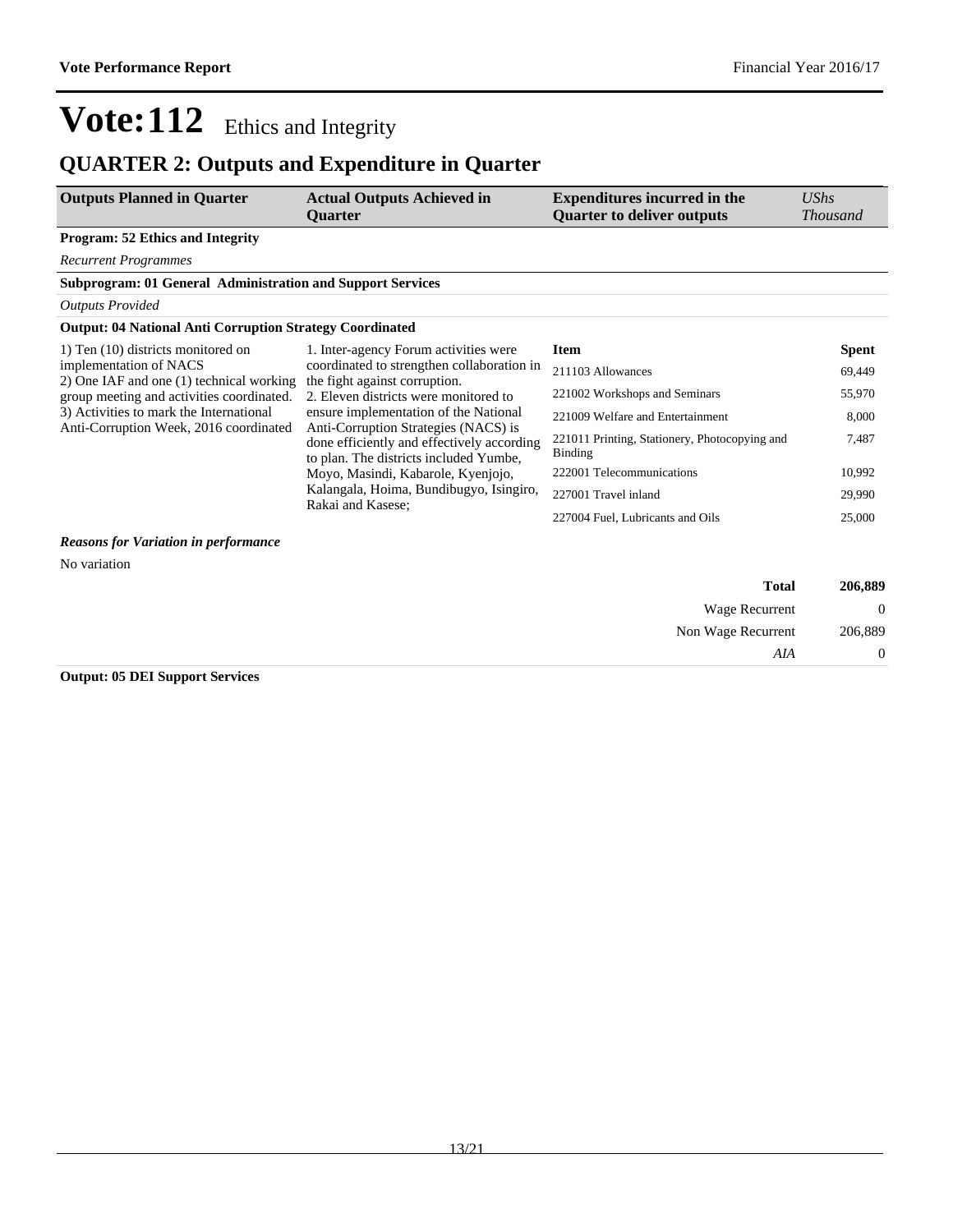## **QUARTER 2: Outputs and Expenditure in Quarter**

| <b>Outputs Planned in Quarter</b>                                                            | <b>Actual Outputs Achieved in</b><br>Quarter                                                                  | <b>Expenditures incurred in the</b><br><b>Quarter to deliver outputs</b> | <b>UShs</b><br><b>Thousand</b> |
|----------------------------------------------------------------------------------------------|---------------------------------------------------------------------------------------------------------------|--------------------------------------------------------------------------|--------------------------------|
| 1) Staff welfare managed<br>2) Logistical Support provided and general<br>facilities managed | Costs for rent, water, electricity and                                                                        | <b>Item</b>                                                              | <b>Spent</b>                   |
|                                                                                              | internet were paid.                                                                                           | 211101 General Staff Salaries                                            | 182,964                        |
|                                                                                              | The Directorate's equipment such as<br>vehicles were maintained.                                              | 211103 Allowances                                                        | 246,825                        |
|                                                                                              | Staff welfare and allowances were paid on<br>time.<br>Works, goods and services for the DEI<br>were procured. | 212102 Pension for General Civil Service                                 | 9,923                          |
|                                                                                              |                                                                                                               | 213001 Medical expenses (To employees)                                   | 2,711                          |
|                                                                                              |                                                                                                               | 213002 Incapacity, death benefits and funeral<br>expenses                | 1,715                          |
|                                                                                              |                                                                                                               | 213004 Gratuity Expenses                                                 | 47,625                         |
|                                                                                              |                                                                                                               | 221001 Advertising and Public Relations                                  | 45,089                         |
|                                                                                              |                                                                                                               | 221003 Staff Training                                                    | 42,255                         |
|                                                                                              |                                                                                                               | 221007 Books, Periodicals & Newspapers                                   | 14,998                         |
|                                                                                              |                                                                                                               | 221008 Computer supplies and Information<br>Technology (IT)              | 6,853                          |
|                                                                                              |                                                                                                               | 221009 Welfare and Entertainment                                         | 54,491                         |
|                                                                                              |                                                                                                               | 221011 Printing, Stationery, Photocopying and<br><b>Binding</b>          | 37,246                         |
|                                                                                              |                                                                                                               | 221012 Small Office Equipment                                            | 5,310                          |
|                                                                                              |                                                                                                               | 221016 IFMS Recurrent costs                                              | 2,500                          |
|                                                                                              |                                                                                                               | 221017 Subscriptions                                                     | 4,700                          |
|                                                                                              |                                                                                                               | 221020 IPPS Recurrent Costs                                              | 6,250                          |
|                                                                                              |                                                                                                               | 222001 Telecommunications                                                | 17,612                         |
|                                                                                              |                                                                                                               | 222002 Postage and Courier                                               | 2,000                          |
|                                                                                              |                                                                                                               | 223002 Rates                                                             | 2,000                          |
|                                                                                              |                                                                                                               | 223003 Rent – (Produced Assets) to private<br>entities                   | 69,996                         |
|                                                                                              |                                                                                                               | 223004 Guard and Security services                                       | 2,484                          |
|                                                                                              |                                                                                                               | 223005 Electricity                                                       | 6,000                          |
|                                                                                              |                                                                                                               | 224003 Classified Expenditure                                            | 10,663                         |
|                                                                                              |                                                                                                               | 224004 Cleaning and Sanitation                                           | 12,324                         |
|                                                                                              |                                                                                                               | 227001 Travel inland                                                     | 84,499                         |
|                                                                                              |                                                                                                               | 227002 Travel abroad                                                     | 37,311                         |
|                                                                                              |                                                                                                               | 227004 Fuel, Lubricants and Oils                                         | 40,000                         |
|                                                                                              |                                                                                                               | 228002 Maintenance - Vehicles                                            | 34,036                         |
|                                                                                              |                                                                                                               | 228003 Maintenance – Machinery, Equipment<br>& Furniture                 | 9,995                          |
|                                                                                              |                                                                                                               | 228004 Maintenance – Other                                               | 3,863                          |

### *Reasons for Variation in performance*

No variation

| Total                         | 1,044,237 |
|-------------------------------|-----------|
| Wage Recurrent                | 182,964   |
| Non Wage Recurrent            | 861,273   |
| AIA                           | $\theta$  |
| <b>Total For SubProgramme</b> | 1,251,126 |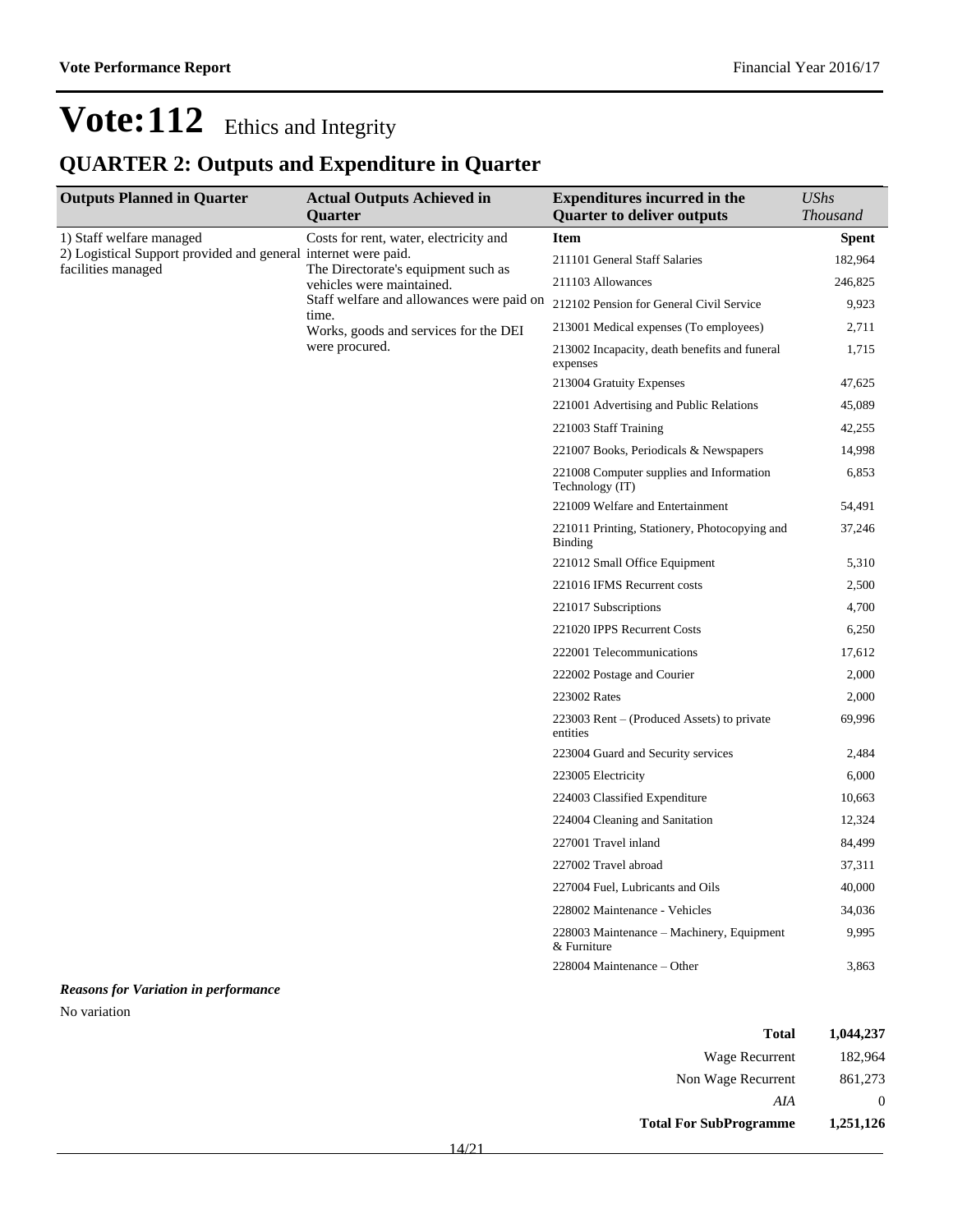## **QUARTER 2: Outputs and Expenditure in Quarter**

| <b>Outputs Planned in Quarter</b> | <b>Actual Outputs Achieved in</b><br>Ouarter | <b>Expenditures incurred in the</b><br><b>Quarter to deliver outputs</b> | <b>UShs</b><br><i>Thousand</i> |  |
|-----------------------------------|----------------------------------------------|--------------------------------------------------------------------------|--------------------------------|--|
|                                   |                                              | Wage Recurrent                                                           | 182,964                        |  |
|                                   |                                              | Non Wage Recurrent                                                       | 1,068,162                      |  |
|                                   |                                              | AIA                                                                      | $\Omega$                       |  |
| <b>Recurrent Programmes</b>       |                                              |                                                                          |                                |  |

### **Subprogram: 02 Ethics**

### *Outputs Provided*

#### **Output: 02 Public education and awareness**

| 1) Capacity of Local Government leaders                                                                                                                                                                                                                                                                                                                                       | 1) Capacity of local Government leaders                                                                                                                                                                                                                                                                                                                                                                                                                                                                                                                                           | <b>Item</b>                                              | Spent   |
|-------------------------------------------------------------------------------------------------------------------------------------------------------------------------------------------------------------------------------------------------------------------------------------------------------------------------------------------------------------------------------|-----------------------------------------------------------------------------------------------------------------------------------------------------------------------------------------------------------------------------------------------------------------------------------------------------------------------------------------------------------------------------------------------------------------------------------------------------------------------------------------------------------------------------------------------------------------------------------|----------------------------------------------------------|---------|
| (from Kalangala, Masaka, Bukomasimbi,<br>Sembabule, Butambala, Gomba,                                                                                                                                                                                                                                                                                                         | was enhanced. The training was<br>successfully conducted in the following                                                                                                                                                                                                                                                                                                                                                                                                                                                                                                         | 211101 General Staff Salaries                            | 30,451  |
| Kiboga, Mityana, Gulu and Mubende) in                                                                                                                                                                                                                                                                                                                                         | districts of Gulu, Mityana, Mubende,                                                                                                                                                                                                                                                                                                                                                                                                                                                                                                                                              | 211103 Allowances                                        | 110,466 |
| effective leadership and accountability                                                                                                                                                                                                                                                                                                                                       | Kiboga, Gomba, Kiboga, Masaka,                                                                                                                                                                                                                                                                                                                                                                                                                                                                                                                                                    | 221002 Workshops and Seminars                            | 271,992 |
| enhanced.<br>2) Capacity of education stakeholders                                                                                                                                                                                                                                                                                                                            | Sembabule, Kalangala and Butambala.<br>225 participants were trained. (Women,                                                                                                                                                                                                                                                                                                                                                                                                                                                                                                     | 221009 Welfare and Entertainment                         | 6,250   |
| (from Iganga, Mpigi and Mbarara) to<br>integrate Ethical Values in the Teaching –                                                                                                                                                                                                                                                                                             | men, youths and the elderly) participated.<br>2) Capacity of educational stakeholders to                                                                                                                                                                                                                                                                                                                                                                                                                                                                                          | 221011 Printing, Stationery, Photocopying and<br>Binding | 10,000  |
| Learning process enhanced                                                                                                                                                                                                                                                                                                                                                     | integrate ethical values in the teaching -                                                                                                                                                                                                                                                                                                                                                                                                                                                                                                                                        | 227001 Travel inland                                     | 34,928  |
| 3) National ethical values mainstreamed                                                                                                                                                                                                                                                                                                                                       | learning process was enhanced. The                                                                                                                                                                                                                                                                                                                                                                                                                                                                                                                                                | 227004 Fuel, Lubricants and Oils                         | 25,000  |
| into core public and private institutions<br>(Meeting with cultural leaders of Busoga<br>Kingdom on cascading NEVs into<br>indigenous communities)<br>4) Ethical values mainstreamed into core<br>public and private institutions (Conduct)<br>one regional sensitization meeting for<br>business community from central region<br>on the need for ethics in the supply chain | training was successfully conducted in the<br>Districts of Iganga, Mbarara and Mpigi.<br>5790 participants were trained. (This<br>included men, women, youths and the<br>elderly)<br>3) Ethical values were mainstreamed in<br>Core Public and private institutions. The<br>workshop was successfully conducted on<br>20th December 2016 at zebra Hotel<br>Masaka. 95 participants (40 women and<br>55 men) from Businesses within the<br>Municipality attended. Business<br>community pledged to mainstream the<br>Code of Ethics for the Private Sector in<br>their operations. | 228002 Maintenance - Vehicles                            | 7,578   |
|                                                                                                                                                                                                                                                                                                                                                                               | 4) Under mainstreaming ethical values<br>into core public and private institutions,<br>the activity was forwarded to third Quarter<br>FY 2016/17 due to inadequate funds                                                                                                                                                                                                                                                                                                                                                                                                          |                                                          |         |

#### *Reasons for Variation in performance*

Under mainstreaming ethical values into core public and private institutions, the activity was not carried out due to inadequate funds.

| <b>Total</b>                                                                                                                                                                                                                                                                                                                              | 496,665        |
|-------------------------------------------------------------------------------------------------------------------------------------------------------------------------------------------------------------------------------------------------------------------------------------------------------------------------------------------|----------------|
| Wage Recurrent                                                                                                                                                                                                                                                                                                                            | 30,451         |
| Non Wage Recurrent                                                                                                                                                                                                                                                                                                                        | 466,214        |
| AIA                                                                                                                                                                                                                                                                                                                                       | $\overline{0}$ |
| <b>Total For SubProgramme</b>                                                                                                                                                                                                                                                                                                             | 496,665        |
| Wage Recurrent                                                                                                                                                                                                                                                                                                                            | 30,451         |
| Non Wage Recurrent                                                                                                                                                                                                                                                                                                                        | 466,214        |
| AIA                                                                                                                                                                                                                                                                                                                                       | $\overline{0}$ |
| $\mathbf{n}$ , $\mathbf{n}$ , $\mathbf{n}$ , $\mathbf{n}$ , $\mathbf{n}$ , $\mathbf{n}$ , $\mathbf{n}$ , $\mathbf{n}$ , $\mathbf{n}$ , $\mathbf{n}$ , $\mathbf{n}$ , $\mathbf{n}$ , $\mathbf{n}$ , $\mathbf{n}$ , $\mathbf{n}$ , $\mathbf{n}$ , $\mathbf{n}$ , $\mathbf{n}$ , $\mathbf{n}$ , $\mathbf{n}$ , $\mathbf{n}$ , $\mathbf{n}$ , |                |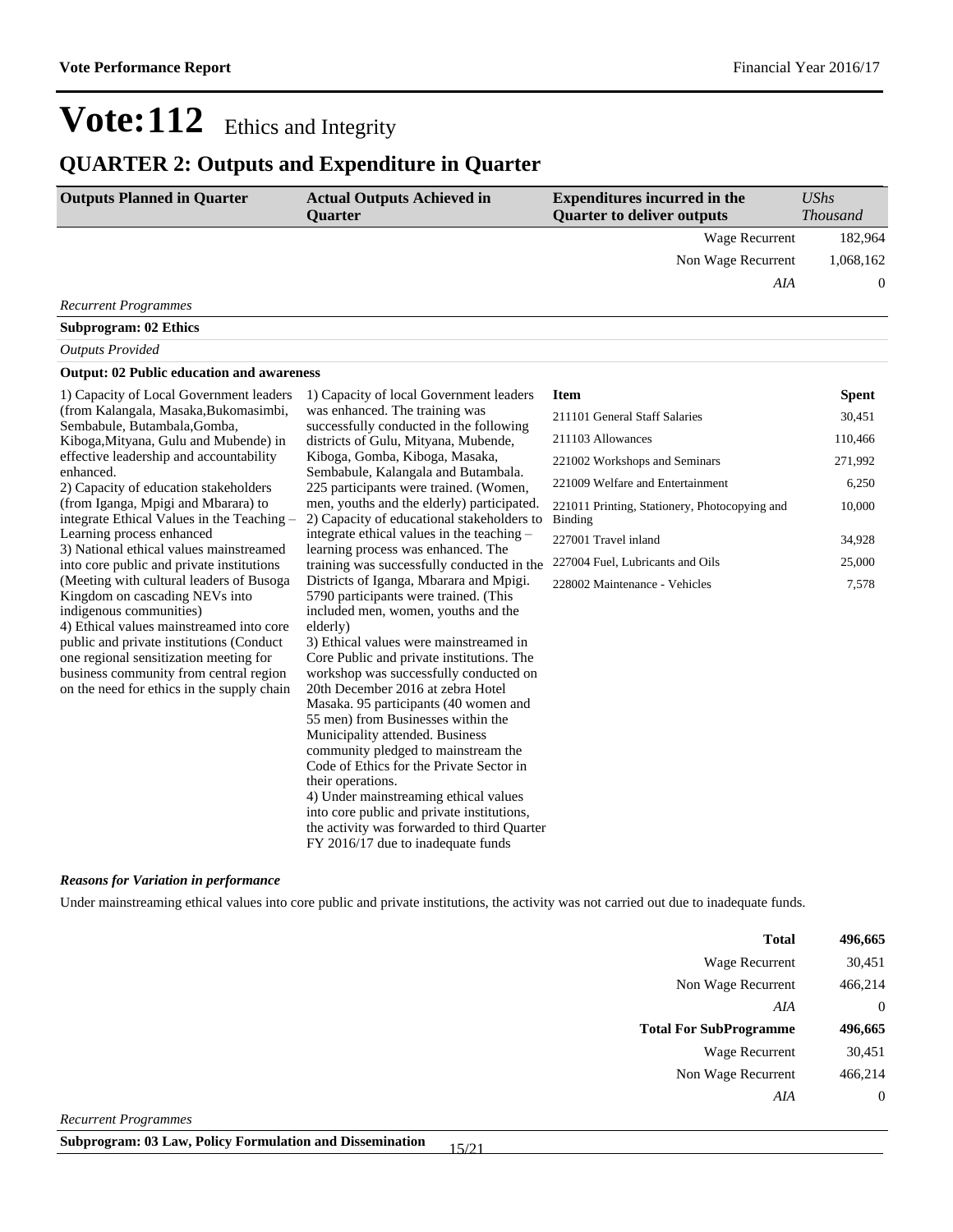## **QUARTER 2: Outputs and Expenditure in Quarter**

| <b>Outputs Planned in Quarter</b>                                                                                                                                                                                                                                                                                                                                                                                       | <b>Actual Outputs Achieved in</b><br><b>Ouarter</b>                                                                                                                                                                                                                                                           | <b>Expenditures incurred in the</b><br><b>Quarter to deliver outputs</b> | UShs<br><b>Thousand</b> |
|-------------------------------------------------------------------------------------------------------------------------------------------------------------------------------------------------------------------------------------------------------------------------------------------------------------------------------------------------------------------------------------------------------------------------|---------------------------------------------------------------------------------------------------------------------------------------------------------------------------------------------------------------------------------------------------------------------------------------------------------------|--------------------------------------------------------------------------|-------------------------|
| <b>Outputs Provided</b>                                                                                                                                                                                                                                                                                                                                                                                                 |                                                                                                                                                                                                                                                                                                               |                                                                          |                         |
| Output: 01 Formulation and monitoring of Policies, laws and strategies                                                                                                                                                                                                                                                                                                                                                  |                                                                                                                                                                                                                                                                                                               |                                                                          |                         |
| 1) Anti-Corruption Laws disseminated to                                                                                                                                                                                                                                                                                                                                                                                 | 1) Under Output Anti-Corruption laws                                                                                                                                                                                                                                                                          | <b>Item</b>                                                              | <b>Spent</b>            |
| Political Leaders and Heads of<br>Departments in Local Governments in all                                                                                                                                                                                                                                                                                                                                               | disseminated to political leaders and<br>HODs in Local Governments in all four                                                                                                                                                                                                                                | 211101 General Staff Salaries                                            | 65,957                  |
|                                                                                                                                                                                                                                                                                                                                                                                                                         |                                                                                                                                                                                                                                                                                                               | 211103 Allowances                                                        | 39,988                  |
| four regions of Uganda, Northern, Eastern, regions: Anti-Corruption laws were<br>Central and western regions involving<br>disseminated in Bushenyi and Mitooma                                                                                                                                                                                                                                                          |                                                                                                                                                                                                                                                                                                               | 221002 Workshops and Seminars                                            | 170,000                 |
| both men and women<br>2) Monitoring Uganda's compliance with                                                                                                                                                                                                                                                                                                                                                            | districts.<br>2) Under output, Monitoring Uganda's                                                                                                                                                                                                                                                            | 221009 Welfare and Entertainment                                         | 6,211                   |
| Regional and International anti-corruption<br>compliance with regional and international<br>legal Instruments carried out<br>anti-corruption legal instruments carried<br>3) Initial draft of the Zero Tolerance to<br>out: Initial preparations for the review of<br>Burkina Faso of its implementation of<br>Corruption Policy completed<br>United Nations Convention against<br>Corruption (UNCAC) carried out. They |                                                                                                                                                                                                                                                                                                               | 221011 Printing, Stationery, Photocopying and<br><b>Binding</b>          | 14,000                  |
|                                                                                                                                                                                                                                                                                                                                                                                                                         | 225001 Consultancy Services- Short term                                                                                                                                                                                                                                                                       | 7,500                                                                    |                         |
|                                                                                                                                                                                                                                                                                                                                                                                                                         | included training of review experts and<br>meeting with other reviewers from                                                                                                                                                                                                                                  | 227001 Travel inland                                                     | 27,489                  |
|                                                                                                                                                                                                                                                                                                                                                                                                                         |                                                                                                                                                                                                                                                                                                               | 227002 Travel abroad                                                     | 30,487                  |
|                                                                                                                                                                                                                                                                                                                                                                                                                         |                                                                                                                                                                                                                                                                                                               | 227004 Fuel, Lubricants and Oils                                         | 12,419                  |
|                                                                                                                                                                                                                                                                                                                                                                                                                         | Burkina Faso and Lao Peoples'<br>Democratic Republic in Vienna and<br>teleconferencing<br>3) Under output Initial draft of the Zero-<br>Tolerance to Corruption Policy completed:<br>Three consultative meetings with<br>representatives from government<br>institutions and civil society were<br>conducted. | 228002 Maintenance - Vehicles                                            | 11,085                  |

### *Reasons for Variation in performance*

No variation

| <b>Total</b>                  | 385,135        |
|-------------------------------|----------------|
| <b>Wage Recurrent</b>         | 65,957         |
| Non Wage Recurrent            | 319,178        |
| AIA                           | $\overline{0}$ |
| <b>Total For SubProgramme</b> | 385,135        |
| Wage Recurrent                | 65,957         |
| Non Wage Recurrent            | 319,178        |
| AIA                           | $\overline{0}$ |
| Recurrent Programmes          |                |

**Subprogram: 04 Internal Audit Department**

*Outputs Provided*

#### **Output: 01 Formulation and monitoring of Policies, laws and strategies**

1. Carried out Audit inspection of the dialogue held for IAF Regional Public awareness and information dissemination campaigns for Bugisu Sub region 2. Audit inspection of the activity for IAF Regional public awareness and information dissemination campaign for Busoga Sub-region was carried out.

| <b>Item</b>       | <b>Spent</b> |
|-------------------|--------------|
| 211103 Allowances | 20.488       |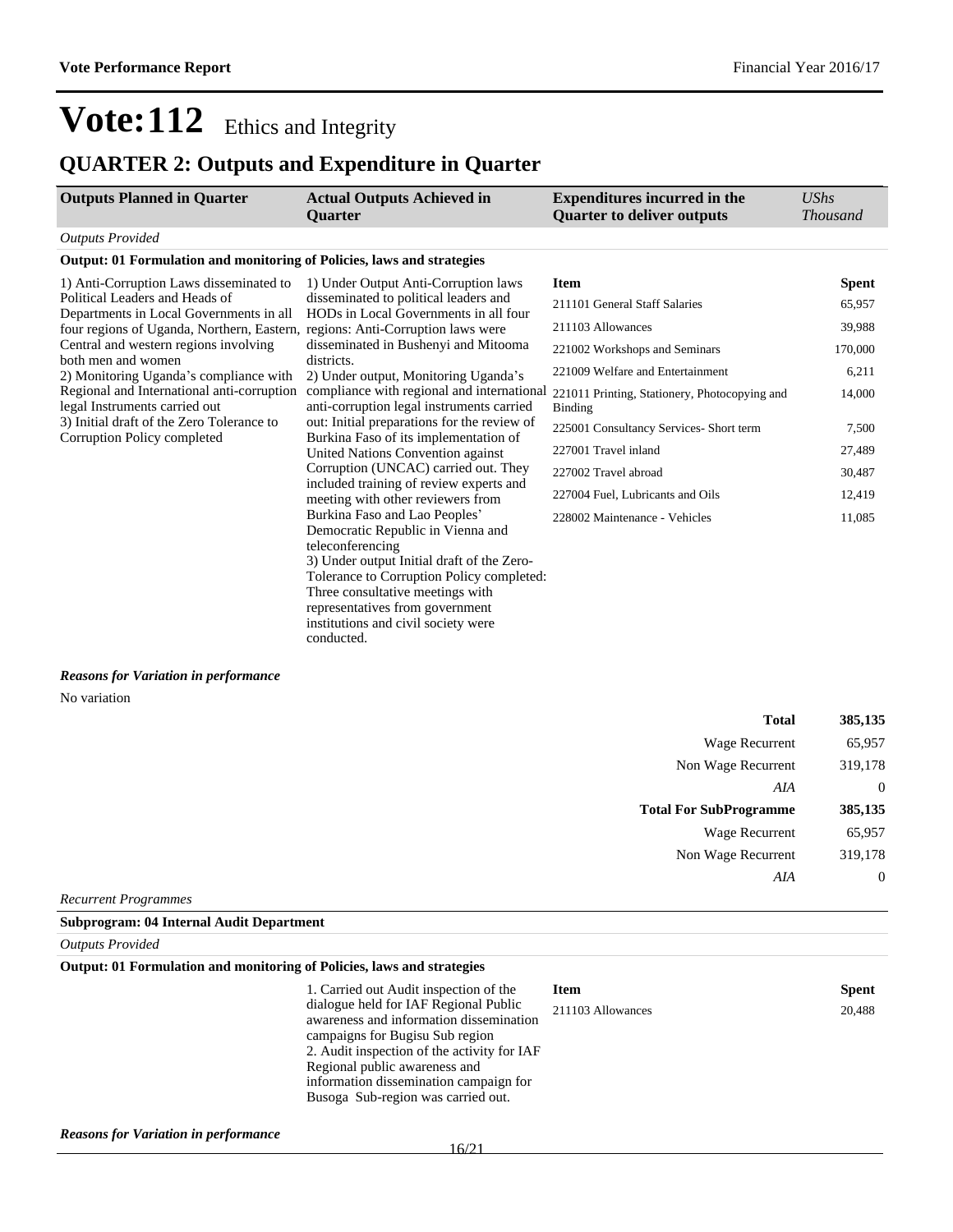## **QUARTER 2: Outputs and Expenditure in Quarter**

| <b>Outputs Planned in Quarter</b> | <b>Actual Outputs Achieved in</b><br>Quarter | <b>Expenditures incurred in the</b><br><b>Quarter to deliver outputs</b> | <b>UShs</b><br><b>Thousand</b> |
|-----------------------------------|----------------------------------------------|--------------------------------------------------------------------------|--------------------------------|
|                                   |                                              |                                                                          |                                |
|                                   |                                              | <b>Total</b>                                                             | 20,488                         |
|                                   |                                              | Wage Recurrent                                                           | $\overline{0}$                 |
|                                   |                                              | Non Wage Recurrent                                                       | 20,488                         |
|                                   |                                              | AIA                                                                      | $\mathbf{0}$                   |
|                                   |                                              | <b>Total For SubProgramme</b>                                            | 20,488                         |
|                                   |                                              | Wage Recurrent                                                           | $\overline{0}$                 |
|                                   |                                              | Non Wage Recurrent                                                       | 20,488                         |
|                                   |                                              | AIA                                                                      | $\overline{0}$                 |
|                                   |                                              | <b>GRAND TOTAL</b>                                                       | 2,153,415                      |
|                                   |                                              | Wage Recurrent                                                           | 279,372                        |
|                                   |                                              | Non Wage Recurrent                                                       | 1,874,042                      |
|                                   |                                              | GoU Development                                                          | $\boldsymbol{0}$               |
|                                   |                                              | <b>External Financing</b>                                                | $\mathbf{0}$                   |
|                                   |                                              | AIA                                                                      | $\mathbf{0}$                   |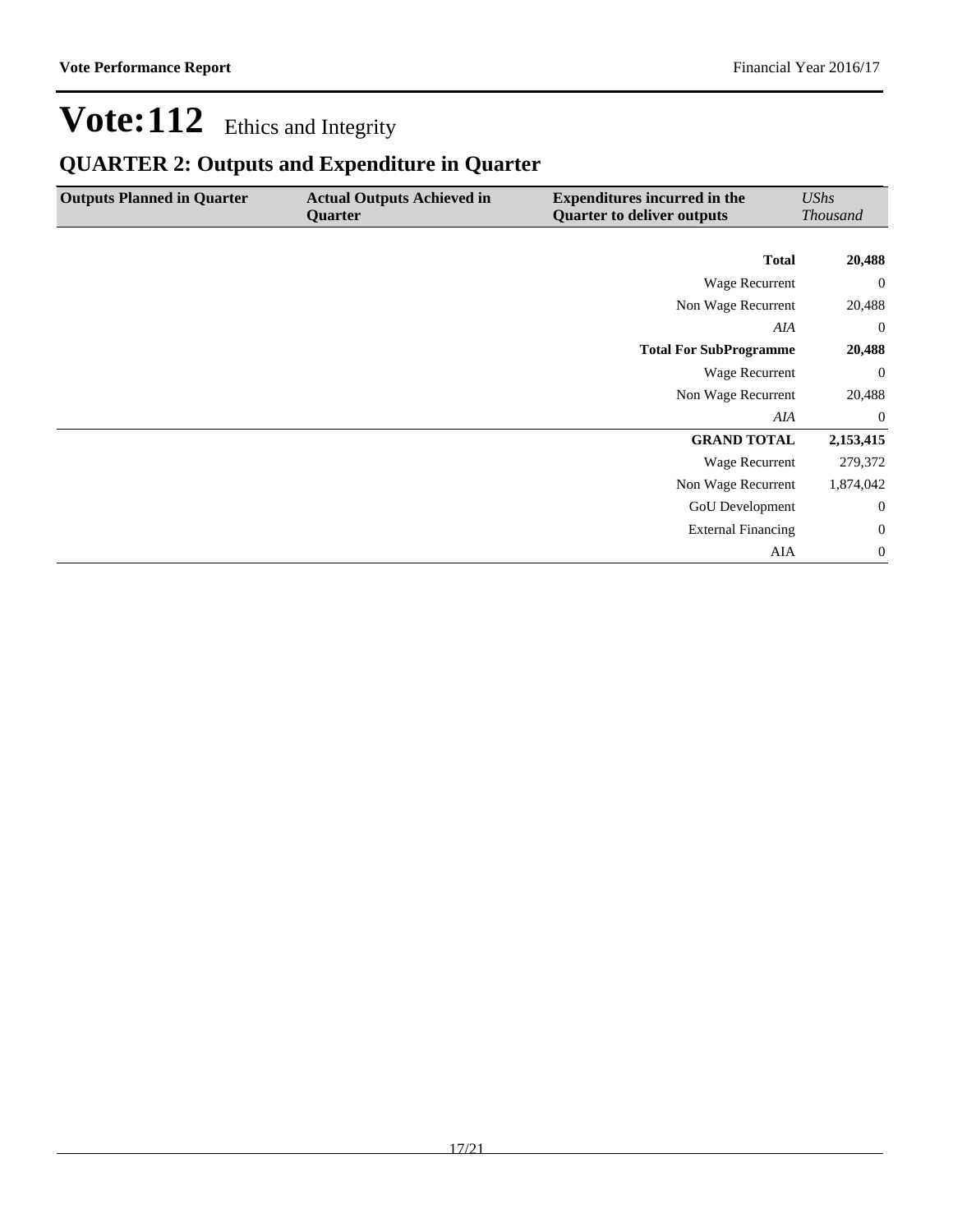## **QUARTER 3: Revised Workplan**

| <b>UShs Thousand</b> | <b>Planned Outputs for the</b> | <b>Estimated Funds Available in Quarter</b>                |
|----------------------|--------------------------------|------------------------------------------------------------|
|                      | <b>Ouarter</b>                 | (from balance brought forward and actual/expected releaes) |

**Program: 52 Ethics and Integrity**

*Recurrent Programmes*

**Subprogram: 01 General Administration and Support Services**

#### *Outputs Provided*

#### **Output: 04 National Anti Corruption Strategy Coordinated**

| 1) One Inter Agency Forum (IAF) and one technical<br>Item                                                                      | <b>Balance b/f</b> | <b>New Funds</b> | <b>Total</b> |
|--------------------------------------------------------------------------------------------------------------------------------|--------------------|------------------|--------------|
| working group meeting coordinated<br>211103 Allowances                                                                         | 51                 | $\mathbf{0}$     | 51           |
| 2) Ten (10) districts monitored on implementation of<br>221009 Welfare and Entertainment<br>NACS (DIPFs) and NEVP in districts | 60                 | $\theta$         | 60           |
| 221011 Printing, Stationery, Photocopying and Binding<br>3) BFP and MPS 2017/18 compiled and printed                           | 8,013              | $\mathbf{0}$     | 8,013        |
| 222001 Telecommunications                                                                                                      | 8                  | $\mathbf{0}$     | 8            |
| 227001 Travel inland                                                                                                           | 10                 | $\theta$         | 10           |
| <b>Total</b>                                                                                                                   | 8,141              | $\mathbf{0}$     | 8,141        |
| <b>Wage Recurrent</b>                                                                                                          | 0                  | 0                | 0            |
| <b>Non Wage Recurrent</b>                                                                                                      | 8,141              | 0                | 8,141        |
| AIA                                                                                                                            | 0                  | 0                | 0            |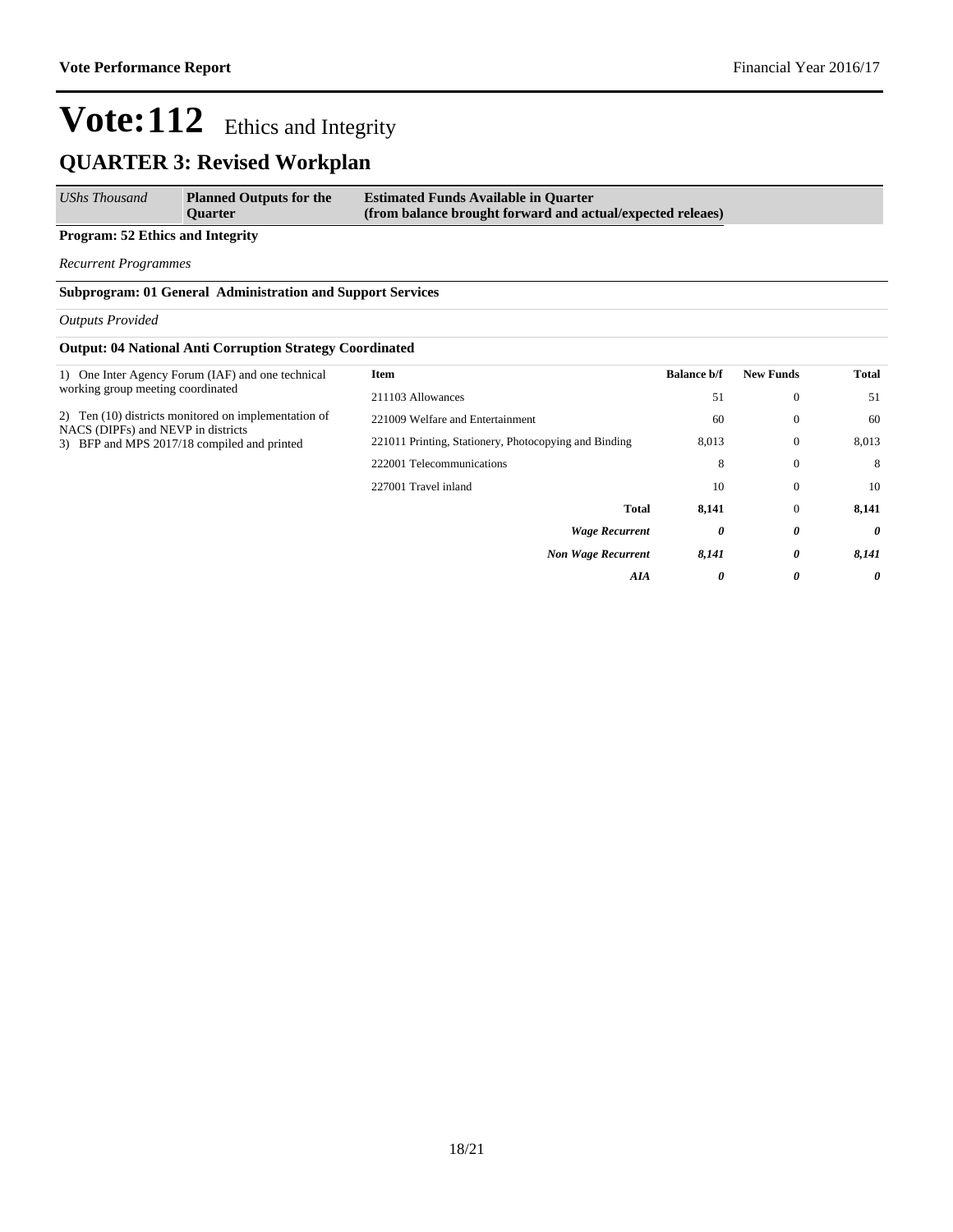# Vote: 112 Ethics and Integrity **QUARTER 3: Revised Workplan**

| <b>UShs Thousand</b>                   | <b>Planned Outputs for the</b><br><b>Ouarter</b>            | <b>Estimated Funds Available in Quarter</b><br>(from balance brought forward and actual/expected releaes) |                    |                  |                |
|----------------------------------------|-------------------------------------------------------------|-----------------------------------------------------------------------------------------------------------|--------------------|------------------|----------------|
| <b>Output: 05 DEI Support Services</b> |                                                             |                                                                                                           |                    |                  |                |
| 1) Staff welfare managed               |                                                             | <b>Item</b>                                                                                               | <b>Balance b/f</b> | <b>New Funds</b> | <b>Total</b>   |
|                                        | 2) Logistical Support provided and general facilities       | 211101 General Staff Salaries                                                                             | 33,345             | $\mathbf{0}$     | 33,345         |
| managed                                |                                                             | 212102 Pension for General Civil Service                                                                  | 3,071              | $\boldsymbol{0}$ | 3,071          |
|                                        | 3) Meetings for DEI restructing organised                   | 213001 Medical expenses (To employees)                                                                    | 289                | $\mathbf{0}$     | 289            |
|                                        |                                                             | 213002 Incapacity, death benefits and funeral expenses                                                    | 785                | $\boldsymbol{0}$ | 785            |
|                                        |                                                             | 221001 Advertising and Public Relations                                                                   | 4,911              | $\boldsymbol{0}$ | 4,911          |
|                                        |                                                             | 221003 Staff Training                                                                                     | 7,745              | $\mathbf{0}$     | 7,745          |
|                                        | 221007 Books, Periodicals & Newspapers                      | $\mathbf{2}$                                                                                              | $\mathbf{0}$       | $\mathbf{2}$     |                |
|                                        | 221008 Computer supplies and Information Technology<br>(IT) | 147                                                                                                       | $\mathbf{0}$       | 147              |                |
|                                        |                                                             | 221009 Welfare and Entertainment                                                                          | 9                  | $\mathbf{0}$     | 9              |
|                                        |                                                             | 221011 Printing, Stationery, Photocopying and Binding                                                     | 7,254              | $\mathbf{0}$     | 7,254          |
|                                        |                                                             | 221012 Small Office Equipment                                                                             | 1,190              | $\mathbf{0}$     | 1,190          |
|                                        |                                                             | 221017 Subscriptions                                                                                      | 300                | $\mathbf{0}$     | 300            |
|                                        |                                                             | 221020 IPPS Recurrent Costs                                                                               | 6,250              | $\mathbf{0}$     | 6,250          |
|                                        |                                                             | 222001 Telecommunications                                                                                 | 2,389              | $\overline{0}$   | 2,389          |
|                                        |                                                             | 223003 Rent - (Produced Assets) to private entities                                                       | $\overline{4}$     | $\mathbf{0}$     | $\overline{4}$ |
|                                        |                                                             | 223004 Guard and Security services                                                                        | 66                 | $\mathbf{0}$     | 66             |
|                                        |                                                             | 224003 Classified Expenditure                                                                             | 837                | $\mathbf{0}$     | 837            |
|                                        |                                                             | 224004 Cleaning and Sanitation                                                                            | (824)              | $\mathbf{0}$     | (824)          |
|                                        |                                                             | 227001 Travel inland                                                                                      | $\mathbf{1}$       | $\boldsymbol{0}$ | 1              |
|                                        |                                                             | 227002 Travel abroad                                                                                      | 189                | $\mathbf{0}$     | 189            |
|                                        |                                                             | 228002 Maintenance - Vehicles                                                                             | 1,964              | $\mathbf{0}$     | 1,964          |
|                                        |                                                             | 228003 Maintenance – Machinery, Equipment & Furniture                                                     | 5                  | $\mathbf{0}$     | 5              |
|                                        |                                                             | 228004 Maintenance - Other                                                                                | 137                | $\mathbf{0}$     | 137            |
|                                        |                                                             | <b>Total</b>                                                                                              | 70,066             | $\mathbf{0}$     | 70,066         |
|                                        |                                                             | <b>Wage Recurrent</b>                                                                                     | 33,345             | 0                | 33,345         |
|                                        |                                                             | <b>Non Wage Recurrent</b>                                                                                 | 36,721             | 0                | 36,721         |
|                                        |                                                             | AIA                                                                                                       | 0                  | 0                | 0              |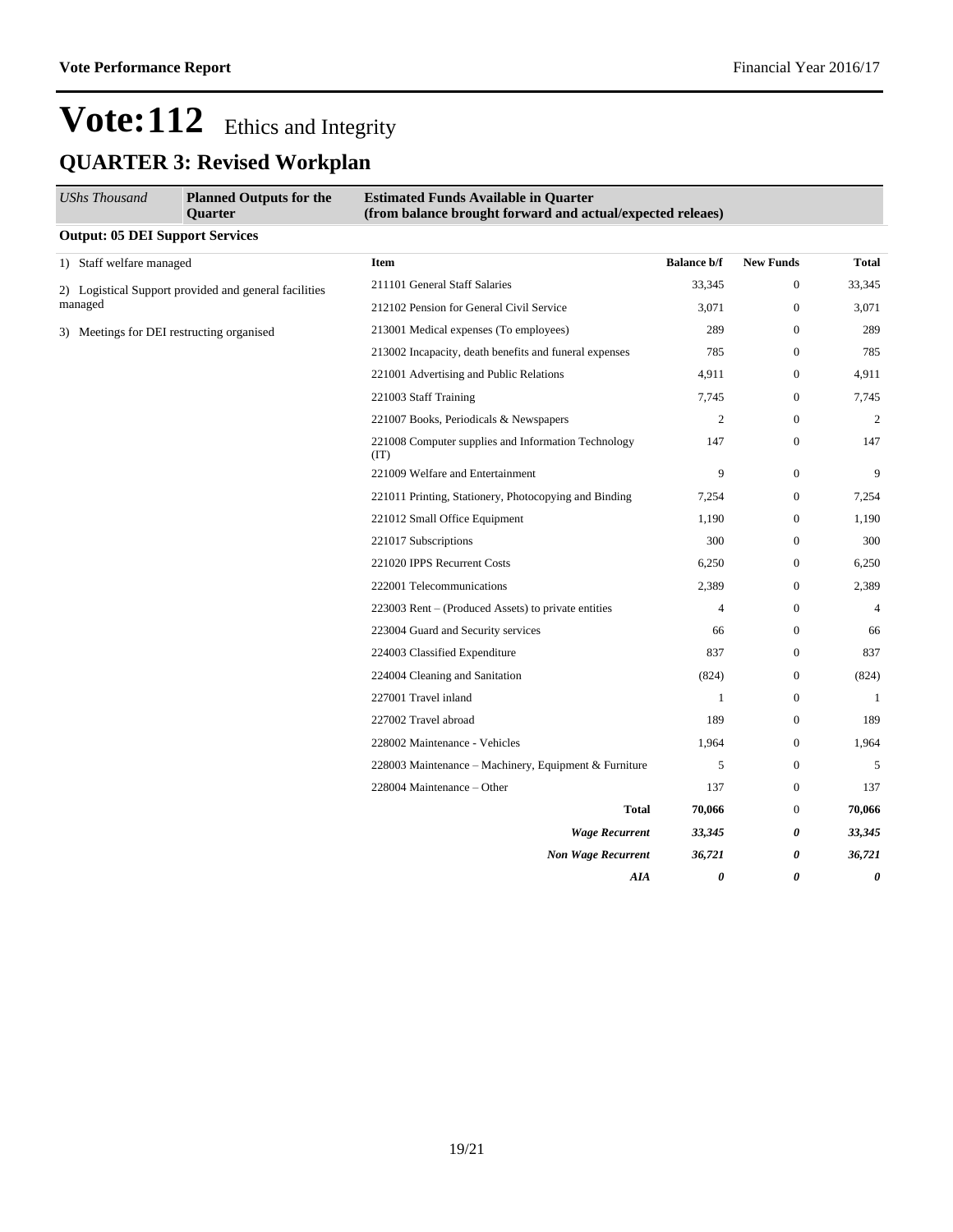## **QUARTER 3: Revised Workplan**

| UShs Thousand                | <b>Planned Outputs for the</b><br><b>Ouarter</b> | <b>Estimated Funds Available in Quarter</b><br>(from balance brought forward and actual/expected releaes) |
|------------------------------|--------------------------------------------------|-----------------------------------------------------------------------------------------------------------|
| <b>Subprogram: 02 Ethics</b> |                                                  |                                                                                                           |

*Outputs Provided*

#### **Output: 02 Public education and awareness**

| 1) Capacity of education institutions from one $(01)$ district to <b>Item</b>                             |                               |                           | <b>Balance b/f</b> | <b>New Funds</b> | Total  |
|-----------------------------------------------------------------------------------------------------------|-------------------------------|---------------------------|--------------------|------------------|--------|
| integrate ethical values in teaching learning process<br>enhanced.                                        | 211101 General Staff Salaries |                           | 21,049             | $\mathbf{0}$     | 21,049 |
| 2) Capacity of Head teachers to integrate ethical values in<br>school activities enhanced                 | 211103 Allowances             |                           | 34                 | $\mathbf{0}$     | 34     |
| 3) National Ethical Values mainstreamed into core Public                                                  | 221002 Workshops and Seminars |                           | 8                  | $\mathbf{0}$     | 8      |
| and Private Institutions (in one $(01)$ region)<br>4) Two capacity building workshops of Local Government | 227001 Travel inland          |                           | 72                 | $\mathbf{0}$     | 72     |
| Leaders in effective leadership and accountability enhanced                                               | 228002 Maintenance - Vehicles |                           | 3,242              | $\theta$         | 3,242  |
|                                                                                                           |                               | <b>Total</b>              | 24,405             | $\mathbf{0}$     | 24,405 |
|                                                                                                           |                               | <b>Wage Recurrent</b>     | 21,049             | 0                | 21,049 |
|                                                                                                           |                               | <b>Non Wage Recurrent</b> | 3,356              | 0                | 3,356  |
|                                                                                                           |                               | AIA                       | 0                  | 0                | 0      |

### **Subprogram: 03 Law, Policy Formulation and Dissemination**

#### *Outputs Provided*

#### **Output: 01 Formulation and monitoring of Policies, laws and strategies**

| 1) Anti-corruption laws disseminated to Political Leaders                                  | <b>Item</b>                                           | <b>Balance b/f</b> | <b>New Funds</b> | Total  |
|--------------------------------------------------------------------------------------------|-------------------------------------------------------|--------------------|------------------|--------|
| and Heads of Departments in Local Governments                                              | 211101 General Staff Salaries                         | 2,043              | $\theta$         | 2,043  |
| 2) Simplified Version of Anti-Corruption Laws translated<br>into four (4) local languages. | 211103 Allowances                                     | 12                 | $\mathbf{0}$     | 12     |
|                                                                                            | 221009 Welfare and Entertainment                      | 39                 | $\mathbf{0}$     | 39     |
| 3) Citizen's Handbook on Anti-Corruption translated into<br>four (4) local languages.      | 221011 Printing, Stationery, Photocopying and Binding | 13,000             | $\Omega$         | 13,000 |
|                                                                                            | 227001 Travel inland                                  | 11                 | $\mathbf{0}$     | 11     |
| 4) Monitoring implementation of recommendations of the<br>IGG carried out                  | 227002 Travel abroad                                  | 513                | $\theta$         | 513    |
|                                                                                            | 227004 Fuel, Lubricants and Oils                      | 81                 | $\theta$         | 81     |
|                                                                                            | 228002 Maintenance - Vehicles                         |                    | $\mathbf{0}$     | 1      |
|                                                                                            | Total                                                 | 15,701             | $\overline{0}$   | 15,701 |
|                                                                                            | <b>Wage Recurrent</b>                                 | 2,043              | 0                | 2,043  |
|                                                                                            | <b>Non Wage Recurrent</b>                             | 13,658             | 0                | 13,658 |
|                                                                                            | <b>AIA</b>                                            | 0                  | 0                | 0      |